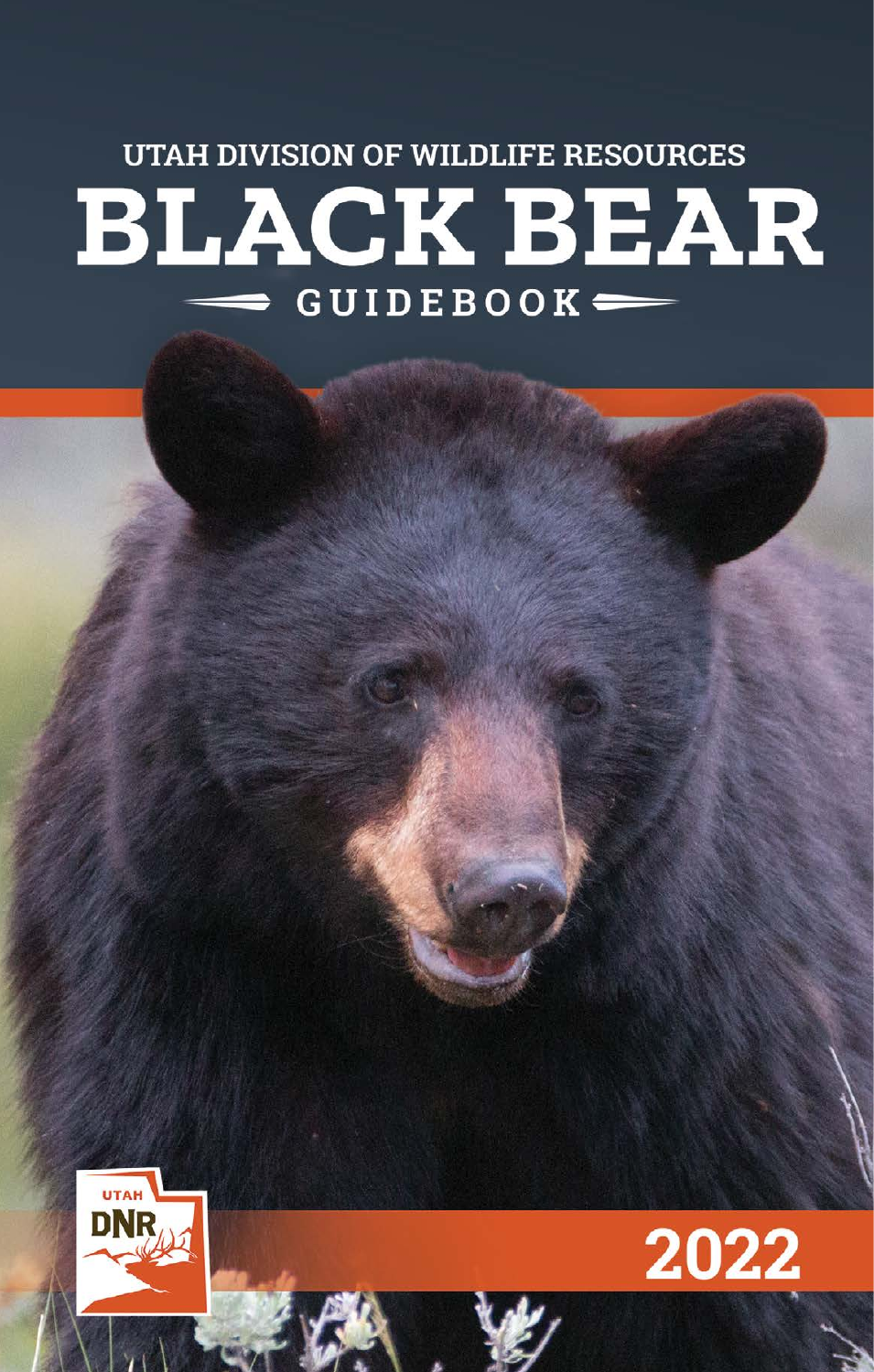# CONTACT US

### Turn in a poacher

*Utah Black Bear Guidebook • 2022* Phone: 1-800-662-3337 Text: 847411 Online: *[wildlife.utah.gov/utip](http://wildlife.utah.gov/utip)* 

### **Division offices**

Offices are open 8 a.m. $-5$  p.m., Monday through Friday.

### *Salt Lake City*

1594 W North Temple Box 146301 Salt Lake City, UT 84114-6301 801-538-4700

### *Central Region*

1115 N Main Street Springville, UT 84663 801-491-5678

### *Northeastern Region*

318 N Vernal Avenue Vernal, UT 84078 435-781-9453

### *Northern Region*

515 E 5300 S Ogden, UT 84405 801-476-2740

### *Southeastern Region*

319 N Carbonville Road, Ste A Price, UT 84501 435-613-3700

### *Southern Region*

1470 N Airport Road Cedar City, UT 84721 435-865-6100

**Washington County Field Office** 451 N SR-318

Hurricane, UT 84737 435-879-8694

# wildlife.ut<br>M You Tube **1500**

# CONTENTS

- [6 Key dates and fees](#page-3-0)
- 7 Discounted licenses for disabled veterans
- [8 Basic requirements](#page-4-0)
- [9 R](#page-4-0)equired orientation course
- 9 [Utah's Trial Hunting Program](#page-4-0)
- [10 Prepare to apply](#page-5-0)
- [12 Do your research](#page-5-0)
- [12 Why bonus points matter](#page-6-0)
- [13 Are you eligible to apply?](#page-6-0)
- [13 Waiting period](#page-6-0)
- [13 Hunters with disabilities](#page-6-0)
- [14 Apply for a permit](#page-7-0)
- [16 After you apply](#page-8-0)
- 1[6 C](#page-8-0)hecking in your bear
- 1[6 Permit refunds and exchanges](#page-8-0)
- [17 Surrendering a permit](#page-8-0)
- [18 Other available permits](#page-9-0)
- [18 Harvest-objective permits](#page-9-0)
- 18 Hunter Mentoring Program
- [19 Pursuit permits](#page-9-0)
- [19 Conservation and sportsman](#page-10-0)  [permits](#page-10-0)
- 20 Don't jeopardize future hunts
- 2[1 P](#page-11-0)oints options for deployed military
- 22 [Field regulations](#page-11-0)
- 2[2 Hunting hours](#page-11-0)
- 2[2 Hunting methods](#page-11-0)
- 2[3 Firearms and hunting equipment](#page-11-0)
- [26 Use of dogs](#page-13-0)
- 2[7 Bear baiting](#page-13-0)
- 2[9 Prohibited hunting methods](#page-14-0)
- 3[0 Possession and transportation](#page-14-0)
- 3[0 Harvest reporting](#page-14-0)
- 3[2 Disposal of wildlife](#page-15-0)
- 3[2 Livestock and commercial crop](#page-15-0)  [depredation](#page-15-0)
- 3[2 Trespassing](#page-15-0)
- 3[3 Harvest and pursuit restrictions](#page-15-0)
- 3[6 Hunt tables](#page-18-0)
- 4[5 Defnitions](#page-22-0)

# WHAT'S NEW?

### Apply for bear and cougar hunts: The

Division distributes permits for limited-entry bear hunts through a drawing. You can apply for the drawing online or by phone from Feb. 1–22, 2022. (You can also apply for a cougar permit at the same time.) If you are successful in drawing a permit, you will be notifed via email on or before March 2, 2022. For additional details, see page [6](#page-3-1).

### Early baiting on fall hunts: Fall hunts

have varying early baiting restrictions. For fall limited-entry hunts starting Aug. 20, you can begin baiting on Aug. 6, but you may not hunt or harvest a bear until Aug. 20. Early baiting is **not** allowed before the Nov. 3-13 portion of the fall hunt. For more information, see the hunt tables that begin on page 36.

### More options for frearms and archery

equipment: Bear hunters may use all of the frearms and archery equipment that are legal for big game hunting in the state of Utah. For details, see pages 23-25.

### New ways to report poachers: The Divi-

sion launched its new UTDWR law enforcement app and a text option for reporting poachers (text 847411). For details about these new options, see the information box on page [28](#page-14-1)  or visit *[wildlife.utah.gov/utip.](https://wildlife.utah.gov/utip)* 

### Unit closures available online only: Any

harvest-objective unit closures will be posted at *[wildlife.utah.gov/bear](http://wildlife.utah.gov/bear)* by noon daily. Closures will take effect the following day. Note: The phone hotline is no longer in operation.

### New child support law now in efect:

There are now restrictions on fshing and hunting license purchasers for nonpayment of child support. For details, see the information box on page [4](#page-2-0).

# KNOW THE LAWS

This guidebook summarizes Utah's black bear hunting laws and rules. Although it is a convenient quick-reference document for Utah's regulations, it is not an all-encompassing resource.

For an in-depth look at Utah's black bear hunting laws and rules, visit *[wildlife.utah.gov/rules](http://wildlife.utah.gov/rules)*.

You can use the references in the guidebook—such as *Utah Code § 23-20-3* and *Utah Administrative Rule R657-33-3*—to search the Division's website for the detailed statute or rule that underpins the guidebook summary.

If you have questions about a particular rule, call or visit the nearest Division office.

### Who makes the rules?

The Utah Wildlife Board passes the rules and laws summarized in this guidebook.

There are seven board members, and each serves a six-year term. Appointed by the governor, board members are not Division employees.

The Division's director serves as the board's executive secretary but does not have a vote on wildlife policies.

Before board members make changes to wildlife rules, they listen to recommendations from Division biologists. They also receive input from the public and various interest groups via the Regional Advisory Council (RAC) process.

 If you have feedback or suggestions for board members, you can fnd their contact information online at *[wildlife.utah.gov](http://wildlife.utah.gov)*.

### Wildlife Board members

Gary Nielson J. Shirley, *Division*  Bryce Thurgood *Secretary* 

ir<br>.<br>. Wade Heaton | Kevin Albrecht, *Chair* Karl Hirst **Randy Dearth**, *Vice Chair* Bret Selman *Director & Executive*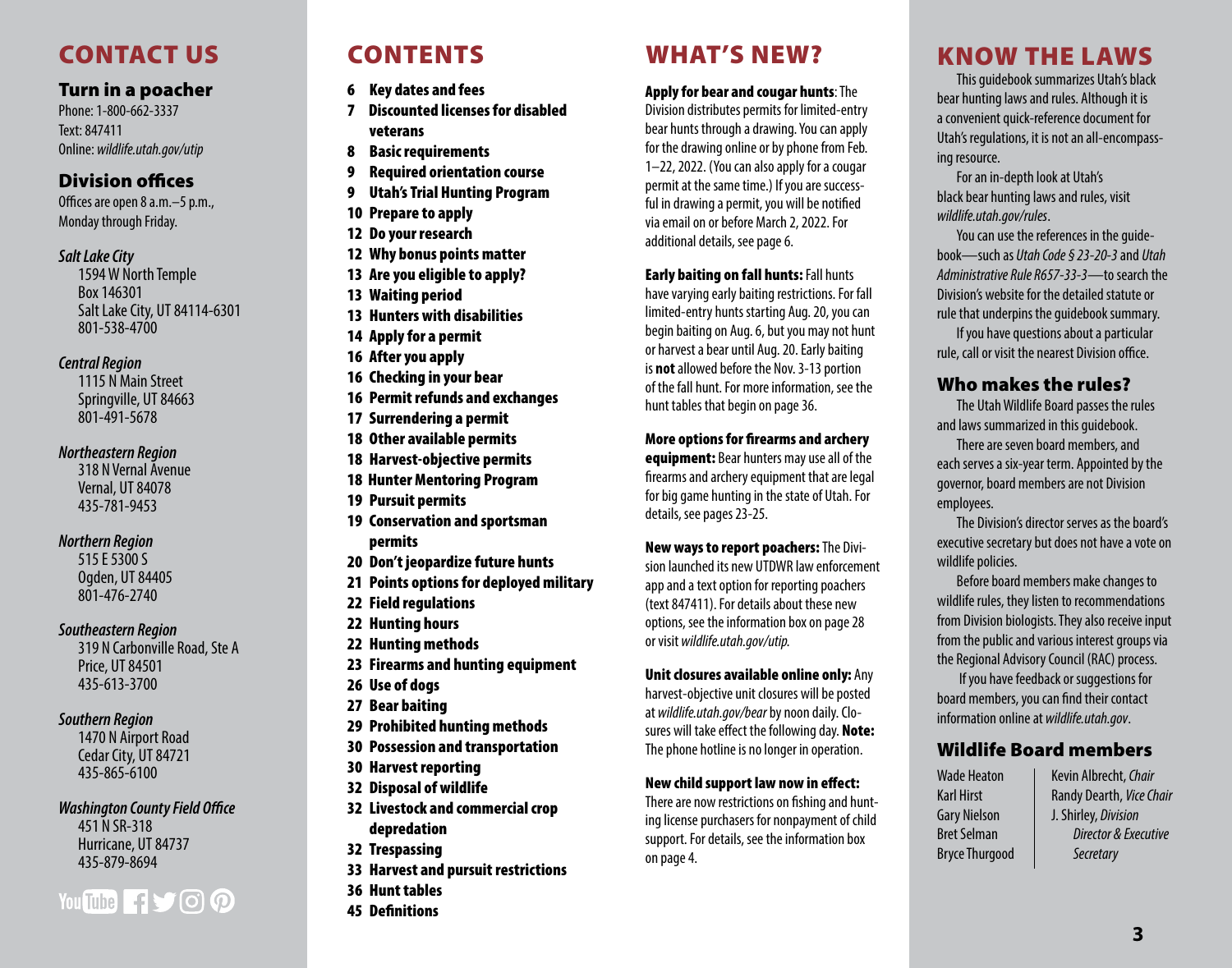# <span id="page-2-0"></span>New child support law now in efect

In 2020, the Utah Legislature passed H.B. 197, which places restrictions for nonpayment of child support on those who purchase fshing and hunting licenses and permits. The law went into effect on July 1, 2021.

For additional information about what you owe—or to arrange a payment schedule—you **must** contact the Office of Recovery Services at 801-536-8500. DWR employees cannot access any details about child support obligations or accept related payments.

### Changes to trail camera regulations:

For details about Utah's new trail camera regulations, restrictions and enforcement, visit *[wildlife.utah.gov/trailcams.](https://wildlife.utah.gov/trailcams)* 

Apply for a bait station online: Beginning April 1, 2022, you may apply for your required bait station certifcate of registration (COR) online at *[wildlife.utah.gov/bear](http://wildlife.utah.gov/bear)* or by visiting a Division office. For additional details, see page 22.

### Change to bear and cougar regulation timeframe: The Utah Wildlife Board approved a new timeframe for cougar regulation changes, aligning it with the regulation cycle for black bears.

### Updated maps and boundaries:

Unit boundaries change every year. Use the Utah Hunt Planner to fnd unit maps, boundaries and information on the hunts you want to apply for. Learn more at *[wildlife.utah.gov/huntplanner](https://wildlife.utah.gov/huntplanner)*.

# Updated season dates: Season dates

change every year. For details, see the tables that start on [page 36](#page-18-1).

# Important reminders

**Hunting license required: Before you can** apply for or obtain a 2022 black bear hunting permit, bonus point or pursuit permit, you must have a valid Utah hunting or combination license. Please see [page 9](#page-4-2) for more information.

### Drawing results available March 2:

Results of the 2022 black bear drawing will be emailed on or before March 2. You can also visit *[wildlife.utah.gov](http://wildlife.utah.gov)* or call 1-800-221-0659 to see if you were successful. For more information, see page 16.

### COVID-19 and the 2022 bear hunts:

We will communicate changes that may afect you and your hunt—including pandemic-related measures—via email and social media. See *[wildlife.utah.gov/covid](https://wildlife.utah.gov/covid)*  for information specifc to COVID-19, and visit *[wildlife.utah.gov/stay-connected.html](https://wildlife.utah.gov/stay-connected.html)* to sign up for email updates and follow us on Facebook, Twitter, Instagram and YouTube.

### Utah Hunter Mentoring Program:

Eligible mentors can share their bear permits with qualifying minors. For details, see the information box on page [18](#page-9-1) or visit *[wildlife.utah.gov/mentoring](https://wildlife.utah.gov/mentoring)*.

Utah's Trial Hunting Program: People who haven't hunted black bears may be able to try it for the frst time without taking Hunter Education. For details, see the information box on [page 9](#page-4-3).

Pack size restrictions: The maximum number of dogs that can be used to pursue a bear has been set at 16 for the spring and fall seasons. During all summer pursuit seasons and restricted summer pursuit seasons, there's an eight-dog maximum. For details, see page 20.

Guides and outfitters: If you're a Utahlicensed guide or outftter—and you're accompanying a paying client to pursue black bear—you do not need a pursuit permit. To learn more, see page 34.

365-day pursuit permits: Pursuit permits are valid for 365 days from the day you buy them, but you may pursue bears only during the state's pursuit seasons. You'll fnd pursuit season dates on page 6 and pursuit restrictions on page 33.

Age requirements: If you're 11 years old, but you'll turn 12 during 2022, you can apply for a permit to hunt bears in 2022. Please see [page 8](#page-4-1) for more information.

### Points options for military members:

Active military personnel may be eligible to take advantage of some new opportunities if they are deployed during the black bear application period. For details, see the information box on page [21](#page-10-1) or visit *[wildlife.utah.gov/military](https://wildlife.utah.gov/military)*.

### Discounted licenses for disabled veter-

ans: The Division offers discounted hunting and combination licenses to Utah servicemembers who were disabled in the line of duty. See page 7 for more details.

**Download the app:** The free Utah Hunting and Fishing app makes it easy to store digital versions of your licenses and permits on a mobile device. For details, see *wildlife.utah. gov/mobileapp.* 

**Private land:** The Division cannot guarantee access to any private land. Under certain circumstances, you must obtain written permission from the landowner or the landowner's authorized representative before hunting on private lands. For more information, please see page 32.

**Guidebook correction:** If errors are found in this guidebook after it is printed, the Division will correct them in the online copy. Visit *[wildlife.utah.gov/guidebooks](http://wildlife.utah.gov/guidebooks)* to view digital versions of all the Division's guidebooks.

Protection from discrimination: The Division receives federal fnancial assistance from the U.S. Fish and Wildlife Service. Under Title VI of the Civil Rights Act of 1964, Section 504 of the Rehabilitation Act of 1973, Title II of the Americans with Disabilities Act of 1990, the Age Discrimination Act of 1975, Title IX of the Education Amendments of 1972, the U.S. Department of the Interior and its bureaus prohibit discrimination on the basis of race, color, national origin, age, disability or sex. If you believe that you have been discriminated against in any program, activity or facility, or if you desire further information, please visit *<www.doi.gov/pmb/eeo/public-civil-rights>.* 

**Division funding:** The Division is mostly funded by the sale of hunting and fshing licenses and through federal aid made possible by an excise tax on the sale of frearms and other hunting- and fshing-related equipment. *Utah Black Bear Guidebook • 2022*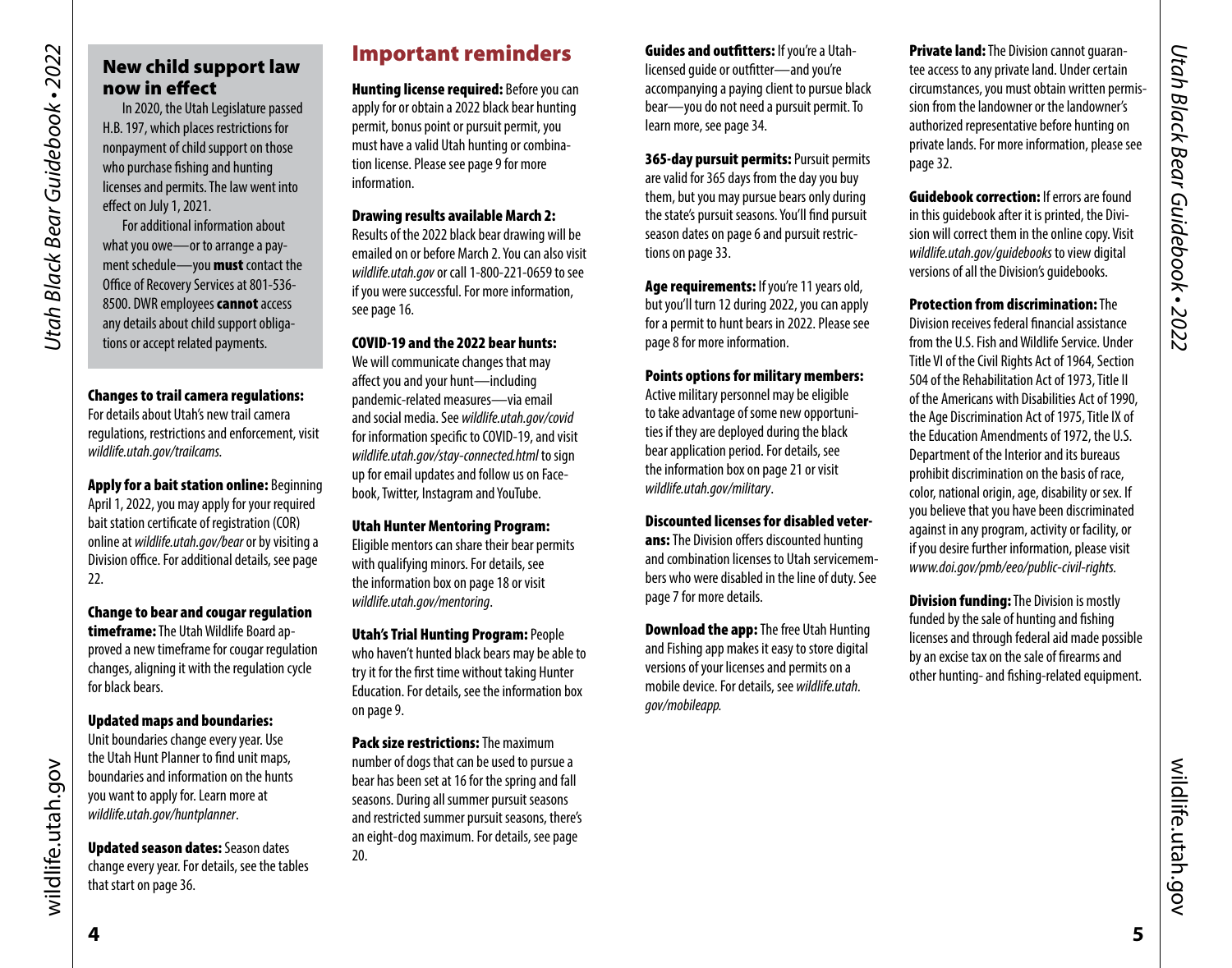# KEY DATES

*Utah Black Bear Guidebook • 2022*

<span id="page-3-0"></span>Utah Black Bear Guidebook • 2022

# Hunt applications

| Start applying online                                                                  | Feb. 1, 2022   |  |  |  |
|----------------------------------------------------------------------------------------|----------------|--|--|--|
| Application deadline                                                                   | Feb. 22, 2022  |  |  |  |
| Drawing results available                                                              | March 2, 2022  |  |  |  |
| Harvest-objective permit<br>sales begin                                                | March 10, 2022 |  |  |  |
| Remaining permits go on<br>sale, if available                                          | March 10, 2022 |  |  |  |
| <b>Hunt season dates</b>                                                               |                |  |  |  |
| Season dates vary. For all season dates, see the<br>hunt tables that begin on page 36. |                |  |  |  |

### Pursuit season dates (units not designated as restricted)

| Spring | April 2-May 30,<br>2022 |
|--------|-------------------------|
| Summer | July 5-Aug. 6,<br>2022  |
| Fall   | Nov. 3-13, 2022         |

### Pursuit season dates for restricted pursuit units

The Book Clifs, La Sal and San Juan units are Utah's only restricted pursuit units. Restrictions apply during the spring, early summer and late summer pursuit seasons. To learn more about applying for and using restricted pursuit permits, see [pages 11](#page-5-1) and 33.

| <b>Spring</b><br>(all three units, restricted<br>only for nonresidents) | April 2-May 30,<br>2022 |
|-------------------------------------------------------------------------|-------------------------|
| Early summer<br>(all three units)                                       | July 5-16, 2022         |
| Late summer<br>(all three units)                                        | July 19-31,<br>7022     |

# <span id="page-3-1"></span>FEES

# Resident license fees

| Fee                                |
|------------------------------------|
| \$11                               |
| \$16                               |
| \$34                               |
| \$25                               |
| \$25.50                            |
| \$33 per year, up<br>to five years |
| \$20                               |
| \$38                               |
| \$29                               |
| \$28.50                            |
| \$37 per year, up<br>to five years |
|                                    |

*\* A combination license allows you to hunt or fsh in Utah and also allows you to fsh with a second pole.* 

# Nonresident license fees

| License                                                                  | Fee                                |
|--------------------------------------------------------------------------|------------------------------------|
| 365-day hunting license<br>(age 17 and younger)                          | \$29                               |
| 365-day hunting license<br>(age 18 and older)                            | \$72                               |
| Multi-year hunting<br>license (up to five years)<br>for age 18 and older | \$71 per year, up<br>to five years |
| 365-day combination*<br>license (age 17 and<br>younger)                  | \$33                               |
| 365-day combination*<br>license (age 18 and<br>older)                    | \$98                               |
| Multi-year combination*<br>license (age 18 and<br>older)                 | \$97 per year, up<br>to five years |

*\* A combination license allows you to hunt or fsh in Utah and also allows you to fsh with a second pole.* 

# Resident permit fees

| Bear pursuit permit                       | \$30   |
|-------------------------------------------|--------|
| Bear restricted pursuit permit            | \$30#  |
| Bear harvest-objective permit             | \$83   |
| Bear limited-entry permit                 | \$83#  |
| Bear multi-season limited-entry<br>permit | \$166# |

*‡ In addition to the above fees, you will also be charged a \$10 nonrefundable application fee if you apply in the hunt drawing.* 

### Nonresident permit fees

| Bear pursuit permit                       | \$155              |
|-------------------------------------------|--------------------|
| Bear restricted pursuit permit            | \$155f             |
| Bear harvest-objective permit             | \$354              |
| Bear limited-entry permit                 | \$354 <sub>7</sub> |
| Bear multi-season limited-entry<br>permit | \$546f             |

*†In addition to the above fees, you will also be charged a \$15 nonrefundable application fee if you apply in the hunt drawing.* 

# Other permit types

Bait station certificate of  $\qquad \qquad$  \$10 registration *(*See *Bear baiting* on page 27*)* 

# Discounted licenses for disabled veterans

The Division offers discounted hunting and combination licenses to Utah servicemembers who were disabled in the line of duty.

The discounted hunting license is \$25.50, instead of the \$34 full price. Likewise, the discounted combination license is \$28.50, instead of the \$38 full price. Either license is good for 365 days from the day you buy it. Discounted licenses are available online or from all Division offices listed on page 2.

To purchase a discounted hunting or combination license, you must be a Utah resident and have a qualifying service-connected disability of at least 20 percent.

To apply for a license online, please visit *[wildlife.utah.gov/disabledvet](https://wildlife.utah.gov/disabledvet)* and complete the online form. If you need assistance, please call the nearest Division office.

If you choose to visit a Division office to purchase your license, simply bring the verifcation of service-connected disability documentation that the Department of Veterans Affairs issued to you.

You can fnd additional resources for hunters and anglers with disabilities at *[wildlife.utah.gov/disabled-access](https://wildlife.utah.gov/disabled-access)*.

**6**

wildlife.utah.gov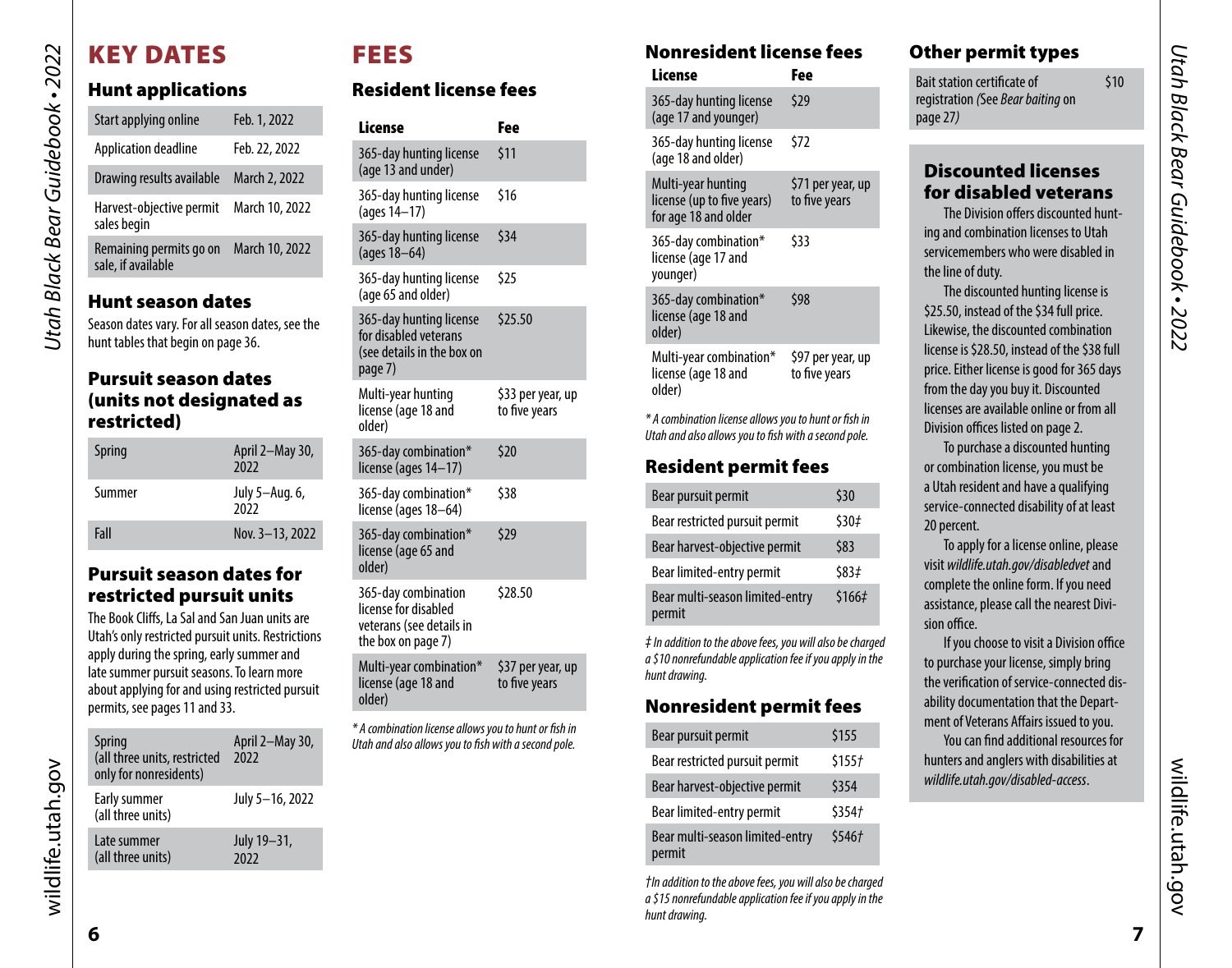Are you planning to hunt or pursue black bears in Utah this year? Before you apply for a permit, make sure you meet Utah's age, hunter education and license requirements.

# <span id="page-4-1"></span>Are you old enough?

*Utah Code §§ 23-19-22.5 and 23-20-20* 

*Utah Black Bear Guidebook • 2022*

<span id="page-4-0"></span>Utah Black Bear Guidebook • 2022

To hunt or pursue a black bear in Utah, you must be at least 12 years old by Dec. 31, 2022.

Note: If you're 11 years old, but you'll be 12 by Dec. 31, 2022, you may apply for and obtain a black bear permit this year. All sales are fnal.

If you're younger than 18, you can apply to participate in the Utah Hunter Mentoring Program. For details on the program, see the information box on page [18](#page-9-1) or visit *[wildlife.utah.gov/mentoring](https://wildlife.utah.gov/mentoring)*.

### Adults must accompany youth

*Utah Code § 23-20-20* 

While hunting with any weapon, a person under 14 years old must be accompanied by his or her parent, legal guardian or other responsible person who is 21 years of age or older and who has been approved by the parent or guardian.

A person at least 14 years old and under 16 years old must be accompanied by a person 21 years of age or older while hunting with any weapon.

The Division encourages adults to be familiar with hunter education guidelines or to complete the hunter education course before accompanying youth into the feld.

While in the feld, the youth and the adult must remain close enough for the adult to see and provide verbal assistance to the young hunter. Using electronic devices, such as walkie-talkies or cell phones, does not meet this requirement.

# Have you passed hunter education?

*Utah Code § 23-19-11 and Utah Admin. Rule R657-23* 

If you were born after Dec. 31, 1965, you must provide proof that you've passed a hunter education course approved by the Division before you can apply for or obtain a hunting license or a bear permit.

The only exception to this law is for individuals who are participating in the Division's Trial Hunting Program. You can fnd details about the program in the box on the next page or by visiting *[wildlife.utah.gov/trial](https://wildlife.utah.gov/trial)*.

### Proof of hunter education

You can prove that you've completed hunter education by obtaining a hunter education card (called a "blue card" in Utah) or if you have a verifed hunter education number on fle with the Division. The number is assigned when you complete hunter education and your blue card is issued.

### How to take hunter education

To get started, you should visit *[wildlife.utah.gov/huntereducation](https://wildlife.utah.gov/huntereducation)*. You'll see links to various traditional and online hunter education courses. Follow the instructions on the website to obtain a hunter education registration certifcate (required) and to register for a course online.

If you need assistance, please contact your local Division office or call 801-538-4727.

When you fnish the course, your instructor will verify your course completion in the online hunter education system. At that point, you will be able to apply for or obtain permits in the Division's hunt drawings, and your hunter education registration certifcate will become your hunting license.

Approximately four to six weeks after you complete the course, you will receive your blue card by mail.

You should also keep the following in mind:

- Hunters under the age of 16 must be accompanied by an adult while hunting.
- Regardless of when a student graduates, all hunting regulations (such as season dates and bag limits) will apply.
- Students who are planning to hunt out of state should allow enough time for their hunter education card to arrive in the mail.

### New to Utah?

If you become a Utah resident, and you've completed a hunter education course in another state, province or country, you must obtain a Utah blue card before you can buy a resident hunting license. You can obtain a Utah blue card at any Division office by providing proof that you've completed a hunter education course approved by the Division.

# <span id="page-4-2"></span>Do you have a license?

*Utah Code §§§ 23-19-1, 23-19-22 and 23-20-3* 

You must have a current Utah hunting or combination (hunting and fshing) license before you can:

> • Apply for or obtain a black bear permit or bonus point of any kind.

• Purchase a black bear pursuit permit. Licenses are available at *[wildlife.utah.gov](http://wildlife.utah.gov)* 

and from license agents and Division offices.

Be sure to double check the date on your license before you apply for any permits or points. As long as your license is valid on the date you submit your application, you don't have to purchase a new license for the actual hunt.

For example, assume that your license expires on June 22, 2022. If you apply before that date, you do not have to purchase a new license for your hunt. All hunting and combination licenses are valid for 365 days from the date of purchase.

# Carry your permit

If you are successful in obtaining a black bear permit of any kind, you must have it on your person while in the feld. You cannot alter your license or permit, nor can you sell, transfer or loan either of them to another person.

# <span id="page-4-4"></span>Have you completed the orientation course?

Before you can apply for or obtain a bear permit (of any kind) or a bonus point, you must complete an online bear orientation course. You will fnd the orientation course online at *[wildlife.utah.gov/bear](http://wildlife.utah.gov/bear)*.

After you successfully complete the course, you will be able to apply for or obtain your permit.

# <span id="page-4-3"></span>Utah's Trial Hunting Program

*Utah Admin. Rule R657-68* 

Have you ever wanted to bring your spouse, child or friend along on a hunt and give them a chance to try hunting? Now, they can join you on your next bear hunt.

Utah's Trial Hunting Program allows anyone over the age of 12 to try hunting for a few years—while accompanied by a licensed hunter over the age of 21 before taking a Hunter Education course.

The program applies to hunts for many diferent species, including black bears. To sign up for the program or to learn more about it, visit *[wildlife.utah.gov/trial](https://wildlife.utah.gov/trial)*.

wildlife.utah.gov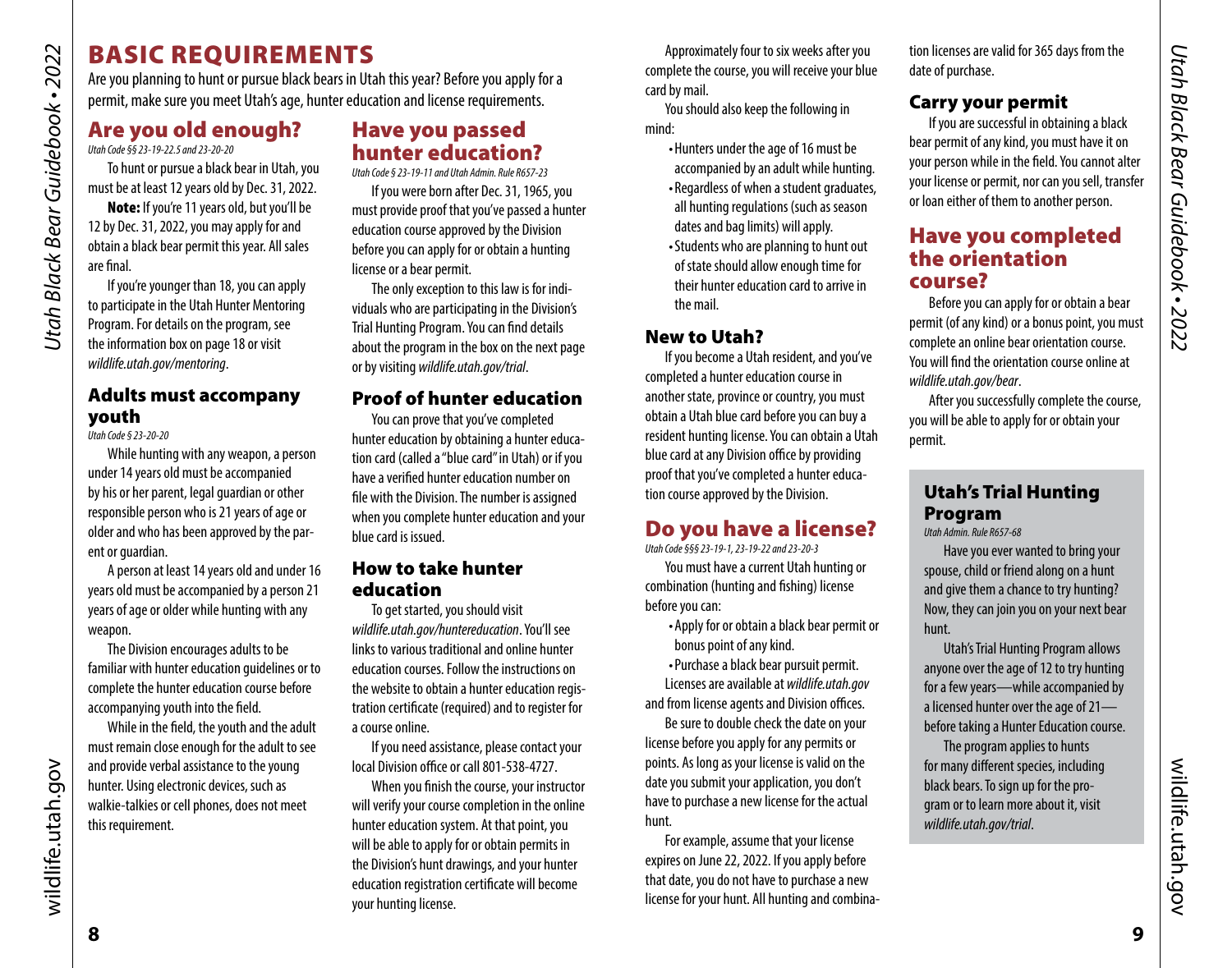# PREPARE TO APPLY

### *Utah Admin. Rule R657-62-19*

To participate in Utah's black bear hunt, you need to obtain a permit. The Division distributes permits for limited-entry hunts and restricted pursuit through the black bear drawing. You can apply for the drawing from Feb. 1–22, 2022. It will be easier to apply if you are thoroughly prepared before you begin the application process. This part of the guidebook will help you fnd the information and resources you need in order to apply.

# Verify your residency

Before you apply for any black bear hunts, it's important to know whether you are a legal resident of the state of Utah. Although residents and nonresidents can apply for most of the same types of permits, there are some diferences in permit fees and availability. See the defnition of residency on [page 46](#page-23-0) to determine if you are a resident or a nonresident.

# Complete the orientation course

Before you can apply for or obtain any kind of bear permit or bonus point, you must complete the online bear orientation course, which includes an ethics component.

The course is an annual requirement, so even if you took it last year, you will need to complete it again this year. You will fnd the orientation course online at *[wildlife.utah.gov/bear](http://wildlife.utah.gov/bear)*.

# Understand permit types

*Utah Admin. Rule R657-33-3 and R657-33-4* 

You may not apply for or obtain more than one permit to harvest a black bear in 2022. You can, however, obtain a bear pursuit permit in addition to a limited-entry or harvestobjective permit.

If you want to hunt or pursue a black bear in Utah, your permit options are as follows:

### <span id="page-5-2"></span>Hunting permits

There are three diferent types of bear hunting permits in Utah.

### Limited-entry permits

These permits are available for any legal weapon hunts. If you obtain one of these permits, it authorizes you to harvest one black bear in the area and season specifed on your permit.

You must use the appropriate weapon type and method for your hunt. To learn more about legal hunting methods (spot-and-stalk, bait and use of dogs), see the *Field Regulations*  section that begins on page 22.

How to obtain one: Apply for a limitedentry permit in the black bear drawing. For details, see page 14.

### Multi-season limited-entry permits

This permit authorizes you to use any legal weapon to harvest one black bear in the area and multiple limited-entry seasons specifed on your permit.

You must use the appropriate weapon type and method for the seasons you are hunting. To learn more about legal hunting methods (spot-and-stalk, bait and use of dogs), see the *Field Regulations* section that begins on page 22.

How to obtain one: Apply for a multiseason limited-entry permit in the black bear drawing. For details, see page 14.

### Harvest-objective permits

Biologists have set harvest objectives (quotas) for the number of bears that can be taken on certain units. When the objective is met, the unit closes to bear hunting for the rest of the season.

The harvest-objective permit allows you to use any legal weapon to harvest one bear on any harvest-objective hunting unit until the season ends or the unit's harvest objective has been met. (There are additional restrictions on the fall harvest-objective hunts. For details, see page 18.)

**How to obtain one: Purchase a harvest**objective permit at *[wildlife.utah.gov](http://wildlife.utah.gov)*, from a license agent or at any Division office. For details, see page 18.

### Pursuit permits

There are two diferent types of bear pursuit permits in Utah:

### Restricted pursuit permit

This limited-entry permit authorizes you to pursue, but not kill, black bears during the restricted pursuit season listed on your permit on only one of the following units:

- Book Clifs
- La Sal
- San Juan

The permit is also valid for all pursuit seasons on all other units, except the other restricted pursuit units during their restricted seasons. For a list of restricted pursuit units and season dates, see the hunt table on [page 42](#page-21-0). For more information on using this permit, see page 33.

**Reminder:** There are spring restricted pursuit seasons for nonresidents on the Book Clifs, La Sal and San Juan units. The spring pursuit seasons on those units are not restricted for resident pursuers.

**How to obtain one: Apply for a restricted** pursuit permit in the black bear drawing. The drawing is also the only way for nonresident pursuers to obtain restricted pursuit permits for the spring restricted pursuit seasons described above. (Important: Residents who want to pursue bears on those three units during their

### Participate in surveys *Utah Admin. Rule R657-33-24*

If the Division contacts you about your bear hunting or pursuit experience, please participate in the survey, regardless of your success. Your participation helps the Division evaluate population trends, assess harvest success and collect other valuable information.

spring seasons can do so by purchasing pursuit permits at *[wildlife.utah.gov](http://wildlife.utah.gov)*, from a license agent or at any Division office.)

If you apply for a restricted pursuit permit but don't draw one, you will receive a restricted pursuit permit bonus point. For details, see page 12.

Please keep in mind that you must complete the online bear orientation course before applying for a restricted pursuit permit.

### <span id="page-5-1"></span>Pursuit permit

This permit authorizes you to pursue, but not kill, black bears on any unit that is not designated as restricted during all three pursuit seasons. (For all pursuit season dates, see [page 6](#page-3-1).)

Reminder: Nonresidents with pursuit permits may not use them on any restricted pursuit units unless they are accompanying someone who possesses a valid restricted pursuit permit or hunting permit for that unit and season. Residents may use a pursuit permit on restricted pursuit units during the spring pursuit season.

For a complete list of units where you can use a bear pursuit permit, visit *[wildlife.utah.gov/](http://wildlife.utah.gov/maps)huntplanner*.

How to obtain one: Purchase a pursuit permit at *[wildlife.utah.gov](http://wildlife.utah.gov)*, from a license agent or at any Division office. For details, see page 19.

<span id="page-5-0"></span>*Utah Black Bear Guidebook • 2022*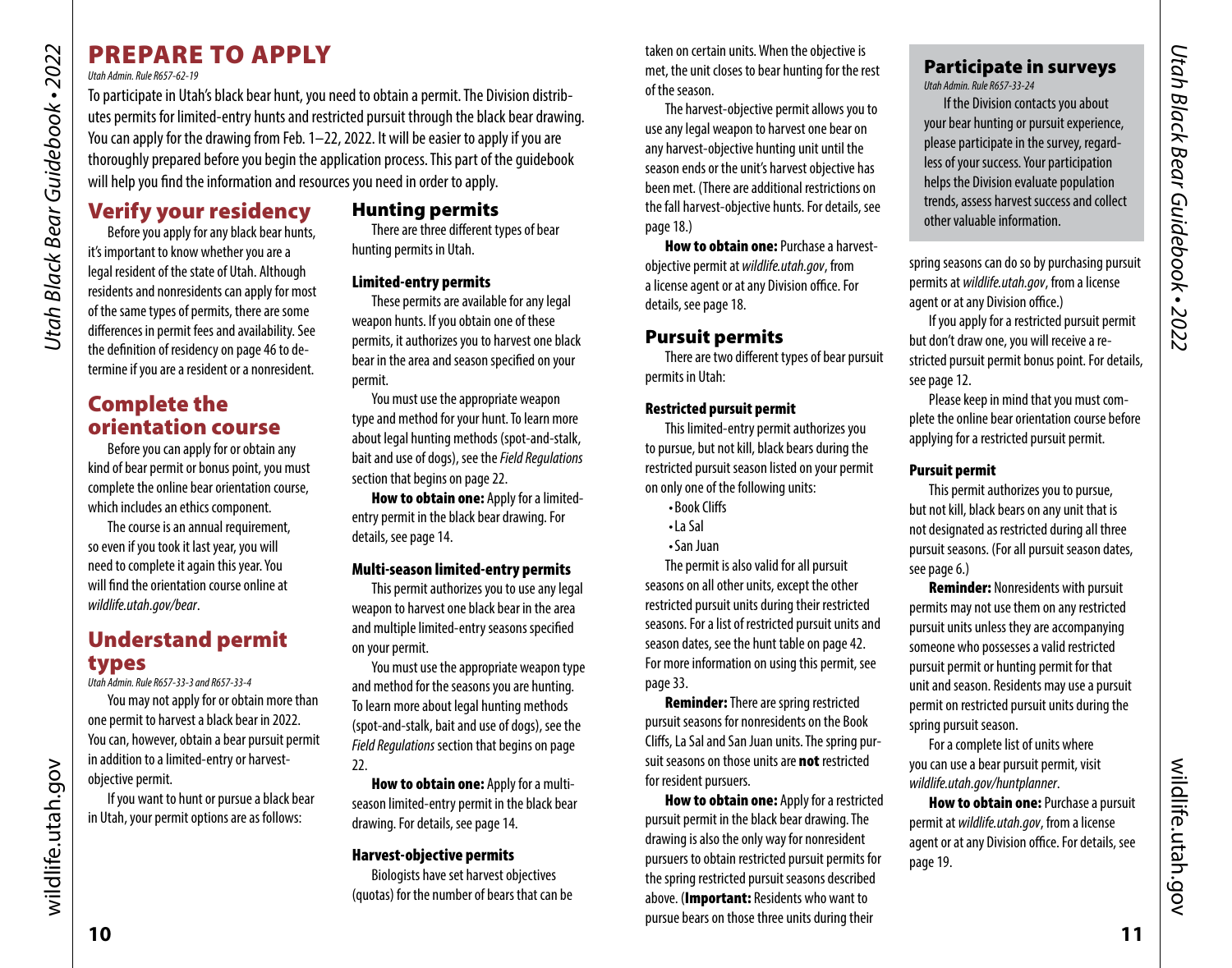### Do your research

*Utah Admin. Rule R657-33-3 and R657-33-4*  It's important to be sure of the details before applying for a hunt. You don't want to accidentally apply for the wrong hunting unit or season.

### Review the hunt tables

*Utah Black Bear Guidebook • 2022*

<span id="page-6-0"></span>**Utah Black Bear Guidebook • 2022** 

All of the black bear hunts you can apply for are listed in the hunt tables that begin on [page 36.](#page-18-1) You will need to use the hunt numbers associated with the hunts in order to apply for permits. Please keep in mind that hunt names and boundaries may change from year to year.

### See maps and boundaries online

You'll fnd detailed maps and boundary descriptions for all black bear hunts at *[wildlife.utah.gov/huntplanner](https://wildlife.utah.gov/huntplanner)*.

### Obtain permission to hunt private property

Utah's trespassing laws are very specifc about what private lands you may and may not access. If you obtain written permission from the landowner, you know you'll be able to access the land you want to hunt.

And by obeying Utah's trespassing laws, you will avoid citations, fnes, the loss of your harvested animal and other legal penalties.

You can fnd Utah's trespassing laws on page 32.

Please keep in mind that the Division cannot guarantee access to private land, and the agency does not have the names of landowners who own property where hunts occur.

# Why bonus points matter

*Utah Admin. Rules R657-62-8 and R657-62-19* 

Utah's bonus point system has been put in place to increase your chance of drawing a black bear hunting permit or restricted pursuit permit. Knowing more about the points system may be helpful during the application process.

You will receive a bonus point every year you apply for a bear permit or restricted pursuit permit but don't draw one.

There is an application fee for each bonus point you apply for. The application fee is \$10 for residents and \$15 for nonresidents. The application period is Feb. 1–22, 2022.

If you don't want to hunt a bear in the current year, you may apply for a bonus point by completing the orientation course and selecting the appropriate bonus point code (BER).

You may only apply for a bear bonus point if you are eligible to apply for a bear permit or a restricted pursuit permit.

You may apply for a bear hunting permit or a bear hunting bonus point, but **not** both.

You may apply for both a bear hunting permit and a restricted pursuit permit bonus point.

Reminder: Permit surrender rules have changed, and they could afect the bonus points you've accrued for black bear. If you draw a multiseason permit or a spring limitedentry permit of any kind—and you need to surrender it—be sure to do so before the spring season opens. If you do, you'll get your accrued bonus points back, but you won't earn a point for the current year. (For other seasons, there's a 30-day surrender requirement if you want to get your previously acquired bonus points back, but there aren't 30 days between when you receive your permit and the spring season opener.)

If you draw a limited-entry bear hunting permit for the summer or fall season, and you need to surrender it, be sure to do so at least 30 days before your hunting season opens. If you do, you'll get your accrued bonus points back, but you won't earn a point for the current year.

Important: If you have a limitedentry bear hunting permit for the summer or fall season, and you surrender it less than 30 days before your season begins, you will lose your accrued bonus points and not earn a point for the current year. As long as you surrender your permit before the season opens, any applicable waiting periods will be waived.

For detailed information on how your bonus points work in the drawing, visit *[wildlife.utah.gov/huntingpermits](https://wildlife.utah.gov/huntingpermits)*.

# Are you eligible to apply?

Before you submit your application, be sure you are eligible to participate in the black bear drawing.

### You may not apply if...

You **cannot** apply for a bear permit or a restricted pursuit permit or obtain a bonus point if any of the following conditions apply:

- You have not completed the orientation course.
- Your bear hunting privilege has been suspended.
- You're under a waiting period for a black bear hunting permit or restricted pursuit permit.
- You don't have a hunting or combination license.

# Waiting period

*Utah Admin. Rule R657-62-19* 

If you obtain a bear limited-entry or restricted pursuit permit, there is a two-year waiting period before you can apply for another bear limited-entry permit, restricted pursuit permit or bonus point.

For example, if you obtain a bear permit in 2022, you may not apply for a bear permit until 2025.

The waiting period gives other hunters a better chance at drawing a limited-entry permit or restricted pursuit permit.

You may obtain a bear harvest-objective permit while under a waiting period for a bear limited-entry permit. You will not begin a new waiting period if you purchase a harvestobjective permit.

### Permits obtained after the drawing *Utah Admin. Rule R657-62-15*

If you're under a waiting period for black bear, you can still obtain any limited-entry bear permit that remains after the drawing, but your waiting period will begin again.

For example, if you have one year left on your bear waiting period, and you buy a bear limited-entry permit—or restricted pursuit permit—that remains available after the drawing, you'll begin a new two-year waiting period.

# Hunters with disabilities

*Utah Admin. Rule R657-12* 

Utah provides special hunting accommodations for people with disabilities. These accommodations include the opportunity to hunt with a companion, hunt from a vehicle and receive special season extensions.

To learn more about hunting accommodations for people with disabilities, please visit *[wildlife.utah.gov/disabled](http://wildlife.utah.gov/disabled)* or call any Division office.

wildlife.utah.gov

wildlife.utah.gov

wildlife.utah.gov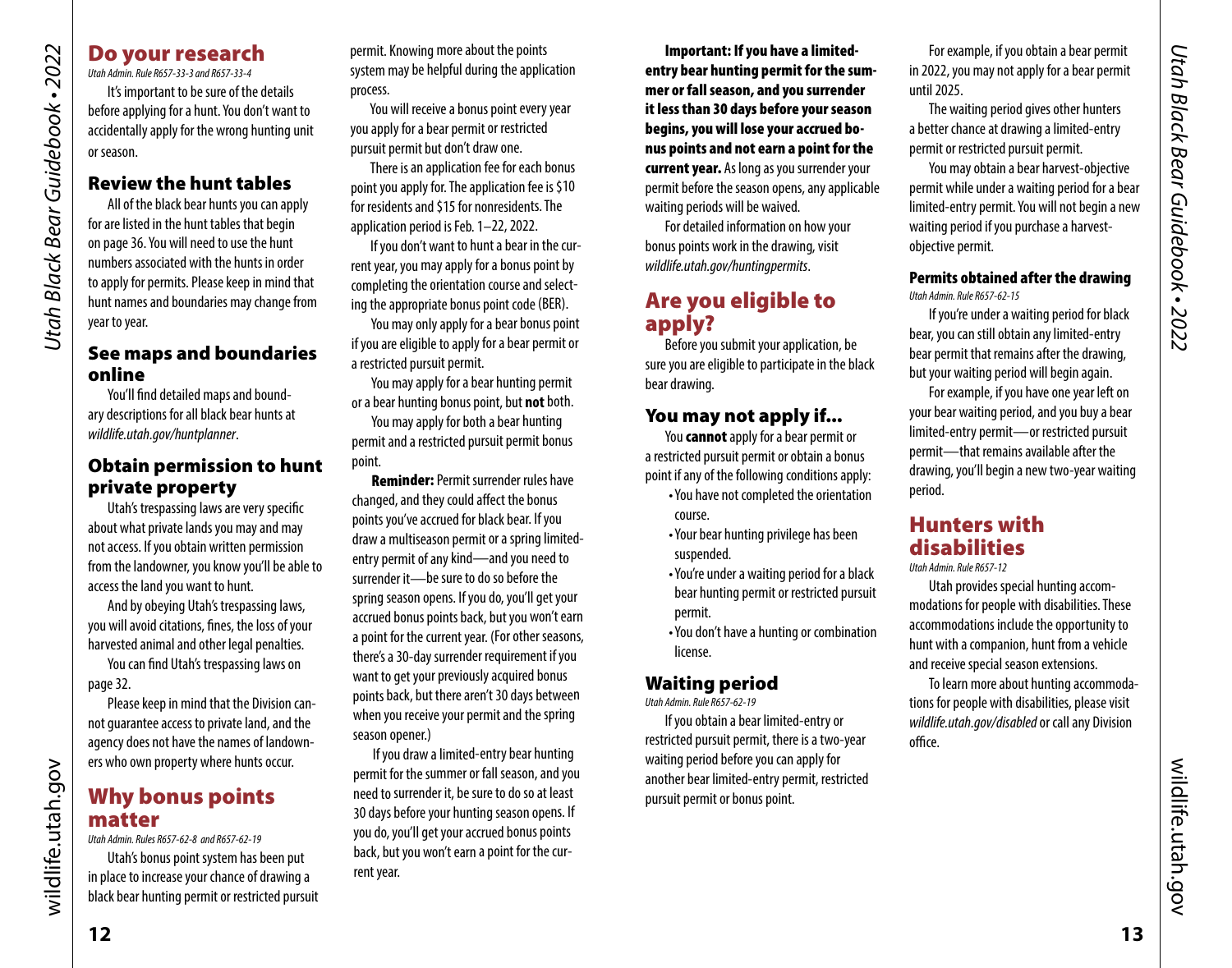# <span id="page-7-0"></span>APPLY FOR A PERMIT

*Utah Admin. Rule R657-33-3, R657-33-27, R657-42 and R657-62* 

The process of applying for a black bear permit is fairly straightforward, if you've prepared ahead of time and completed the orientation course (see page [9\)](#page-4-4). You will avoid unnecessary stress if you apply for the drawing before the last day of the application period.

# Important dates

If you are planning to apply for a 2022 black bear permit, please be aware of the following dates and deadlines.

### February 1: Apply online for a permit or bonus point

Beginning Feb. 1, 2022, both residents and nonresidents can apply for a bear permit—or a bonus point—online at *[wildlife.utah.gov](http://wildlife.utah.gov)*.

You can also apply by calling any Division office during regular business hours (8 a.m. to 5 p.m. MST, Monday through Friday).

To apply for a resident permit, you must be a resident on the date the permit is purchased. March 2, 2022 is considered the purchase date of the permit and the date by which you must establish residency in the state of Utah. Only nonresidents may apply for nonresident permits. To determine whether you're a resident, please see the defnition on page [46](#page-23-0).

Here's what you need to know in order to apply for any type of bear limited-entry permit, a restricted pursuit permit, a bonus point or a restricted pursuit permit bonus point:

- You must frst complete the orientation course. You will fnd the course online at *[wildlife.utah.gov/bear](https://wildlife.utah.gov/bear)*.
- You may select up to three hunt choices when applying for any type of bear limited-entry permit or restricted pursuit permit.
- You cannot apply for both a bear limitedentry permit and a bonus point.
- Group applications are not accepted.
- If you draw a permit for a hunt that allows bait, you can bait bears, but you must obtain a certifcate of registration before you set up a bait station. Apply

at any DWR office or register online at *[wildlife.utah.gov/bear.](http://wildlife.utah.gov/bear)* For more information on this requirement, see page 27. • There are special requirements if you want to pursue bears on a restricted pursuit unit during one of the restricted pursuit seasons. See page 11 to learn more about

these permits and their requirements. • If you apply for a restricted pursuit permit but do not draw one, you will receive a restricted pursuit bonus point.

When you submit your application, you'll be charged an application fee for each hunt type or bonus point you applied for. The application fee is \$10 for residents and \$15 for nonresidents. If you purchase your hunting or combination license during the application process, you'll also be charged a license fee.

Permit fees will be charged after the drawing, if you obtain a permit.

You can use American Express, Discover, MasterCard and VISA credit or debit cards as payment, and they must be valid through April 2022. You can also use a pre-paid credit card.

Please keep in mind that the Division is not responsible for any bank charges incurred for the use of credit or debit cards. To change the credit or debit card associated with your application, call 1-800-221-0659.

### February 22: Deadline for permit applications and bonus points

*Utah Admin. Rule R657-62* 

If you want to participate in the drawing for any type of bear limited-entry permit, a restricted pursuit permit, a bonus point or a restricted pursuit permit bonus point, you must apply online or by phone no later than Feb. 22, 2022. There's an 11 p.m. MST deadline for

online applications and a 5 p.m. MST deadline for phone applications. To apply, simply visit *[wildlife.utah.gov](http://wildlife.utah.gov)* or call any Division office.

### Withdrawing and resubmitting your application

Did you make a mistake in your online permit application? Simply withdraw your original online application and submit a new, correct application before 11 p.m. MST on Feb. 22, 2022.

You must have your confrmation number, your customer ID and your date of birth in order to withdraw your application. For each new application you submit, you will be charged a nonrefundable application fee. The application fee is \$10 for residents and \$15 for nonresidents.

If you need help with your online application, please call any Division office before 5 p.m. MST on Feb. 22, 2022. A Division employee will be available to assist you.

### February 22: Deadline for withdrawing your application

If you decide not to hunt, you can withdraw your online permit application at no additional cost until 11 p.m. MST on Feb. 22, 2022.

Please remember that the application fee is not refundable.

### March 2: Drawing results available

By March 2, 2022, you'll receive an email that lists your drawing results. You can also learn your drawing results by visiting *[wildlife.utah.gov](http://wildlife.utah.gov)* or by calling 1-800-221-0659.

To protect applicants' privacy—and to comply with governmental records access laws—you'll receive access to only your own drawing results.

If you draw a hunting permit, you'll receive your permit in the mail in mid-March.

Please be aware that if you receive your permit, and then the credit card you used for payment is refused, your permit becomes invalid and you may not participate in the bear

pursuit or hunt. If this happens, please call 1-800-221-0659 to resolve the problem.

### March 10: Remaining permits available

Any permits remaining after the bear drawing will be available beginning March 10, 2022 at 8 a.m. MST. You can buy permits at *[wildlife.utah.gov](http://wildlife.utah.gov)* and at license agent locations and Division offices.

Remaining permits are available on a frstcome, frst-served basis. You must complete the orientation course and have a valid hunting license or a combination license to buy one of these permits.

A license agent list is available online at *[wildlife.utah.gov/licenseagents](http://wildlife.utah.gov/licenseagents).* Before you visit any of the agents, contact them to verify their hours of operation.

Any bear limited-entry permit purchased after the season opens is not valid until three days after the date of purchase.

### Are you allowed to possess a weapon?

*Utah Code §§ 76-10-503 and 76-10-512* 

It is illegal under *Utah Code §§ 76-10-503* and *76-10-512* to possess or use a frearm, muzzleloader or any other dangerous weapon if you have been charged or convicted of certain offenses.

The purchase or possession of any hunting license, permit, tag or certifcate of registration from the Division does not authorize the holder to legally possess or use a frearm, muzzleloader or any other dangerous weapon while hunting if they are otherwise restricted from possessing these weapons under Utah Code.

To determine whether you are allowed to possess a weapon, please review *Utah Code §§ 76-10-503* and *76- 10-512* or contact the law enforcement agency that oversees your case.

wildlife.utah.gov

wildlife.utah.gov

wildlife.utah.gov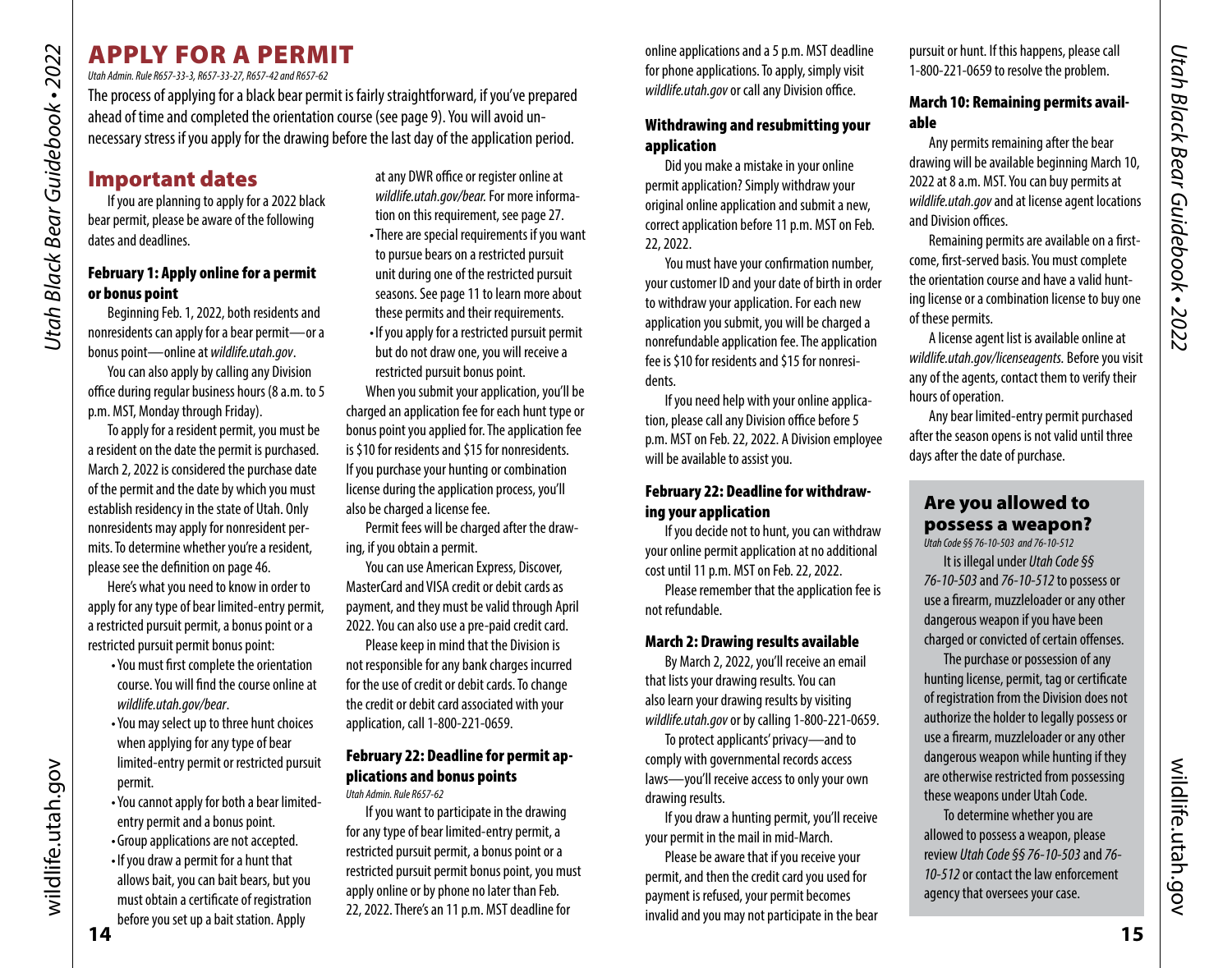# AFTER YOU APPLY

*Utah Admin. Rule R657-62-19* 

*Utah Black Bear Guidebook • 2022*

<span id="page-8-0"></span>Utah Black Bear Guidebook • 2022

After the application period ends, the hunt drawing occurs. We appreciate your patience throughout the drawing process and in awaiting your results.

# Updating your personal information

A lot of things can change while you're waiting to fnd out if you drew a permit. If you need to update your name (because of marriage or divorce), your address or the credit card number associated with your application, please call 1-800-221-0659 or visit *utah-hunt. com*.

# Checking in your bear

Need to check in your bear? We strongly encourage you to make an appointment. Otherwise, you run the risk of not having someone available to help you.

When bears are checked at Division offices, a Division employee will do the following:

- Ask you the location of the harvest
- Determine the sex of the bear • Extract a small tooth to obtain
- accurate age information

The information and tooth sample are very important because they help the Division responsibly manage bear populations. We greatly appreciate your cooperation in this effort. To make the tooth extraction easier, you should prop the bear's mouth open before bringing it to a Division office. PLEASE DO NOT BRING FROZEN BEARS.

# Obtaining your drawing results

You will receive an email that contains your drawing results on or before March 2, 2022. You can also learn your drawing results by visiting *[wildlife.utah.gov](https://wildlife.utah.gov)* or by calling 1-800- 221-0659.

To protect applicants' privacy—and to comply with governmental records access laws—you'll receive access to only your own drawing results.

# Obtaining permits

If you drew a limited-entry permit of any kind, you'll receive your permit in the mail in mid-March.

Please be aware that if you receive your permit, and then the credit card you used for payment is refused, your permit is not valid.

# Permit refunds and exchanges

*Utah Code §§ 23-19-38, 23-19-38.2 and Utah Admin. Rule R657-42* 

### Obtaining a refund

The Division rarely issues refunds for permits, licenses or certifcates of registration, but there are some exceptions. To see if you're eligible for a refund, visit *[wildlife.utah.gov/refund](http://wildlife.utah.gov/refund)*.

Reminder: If you are eligible for a refund, you must return your permit before the hunting season ends and then submit all required forms and accompanying paperwork within 90 days of the season ending in order to qualify for a full refund.

# Exchanging a permit

You may not exchange your limited-entry permit for a diferent one. Utah's black bear limited-entry permits are now tied to a variety of diferent seasons, weapon types, hunting methods and harvest quotas.

Please be certain about the hunts you are interested in before you apply. You can see a complete list of hunts in the tables that begin on [page 36.](#page-18-1)

# Surrendering a permit

*Utah Code § 23-19-38 and Utah Admin. Rule R657-42* 

If you obtain a permit and decide not to use it, you may surrender the permit to any Division office. If your permit is for the summer or fall hunting season, we strongly encourage you to surrender it at least 30 days before the season opens.

Reminder: If you draw a multi-season permit or a spring limited-entry permit of any kind—and you need to surrender it—be sure to do so before the spring season opens. If you do, you'll get your accrued bonus points back, but you won't earn a point for the current year. (For other seasons, there's a 30-day surrender requirement if you want to get your previously acquired bonus points back, but there aren't 30 days between when you receive your permit and the spring season opener.)

If you draw a limited-entry bear hunting permit for the summer or fall season, and you need to surrender it, be sure to do so at least 30 days before your hunting season opens. If you do, you'll get your accrued bonus points back, but you won't earn a point for the current year.

Important: If you have a limitedentry bear hunting permit for the summer or fall season, and you surrender it less than 30 days before your season begins, you will lose your accrued bonus points and will not earn a point for the current year.

As long as you surrender your permit before the season opens, any applicable waiting periods will be waived.

# Reallocated permits

Any limited-entry permit surrendered to the Division is reallocated through the drawing process. The Division will make a reasonable efort to contact the next person listed on the alternate drawing list.

Any person who accepts the offered reallocated permit must pay the applicable permit fee. That person will also lose any points they've accrued and incur a waiting period.

# Duplicate licenses

*Utah Code § 23-19-10 and Utah Admin. Rule R657-42* 

If your unexpired license or permit is destroyed, lost or stolen, you can obtain a duplicate from a Division office or a license agent for \$10 or half of the price of the original license or permit, whichever is less.

To obtain a duplicate limited-entry permit, you must visit a Division office or a license agent.

The Division may waive the fee for a duplicate unexpired license or permit, provided you did not receive the original document.

Keep in mind that you can also use the Utah Hunting and Fishing app to legally carry hunting or combination licenses on a phone or tablet for all the members of your family. To download the app, visit *[wildlife.utah.gov/mobileapp](https://wildlife.utah.gov/mobileapp)*.

wildlife.utah.gov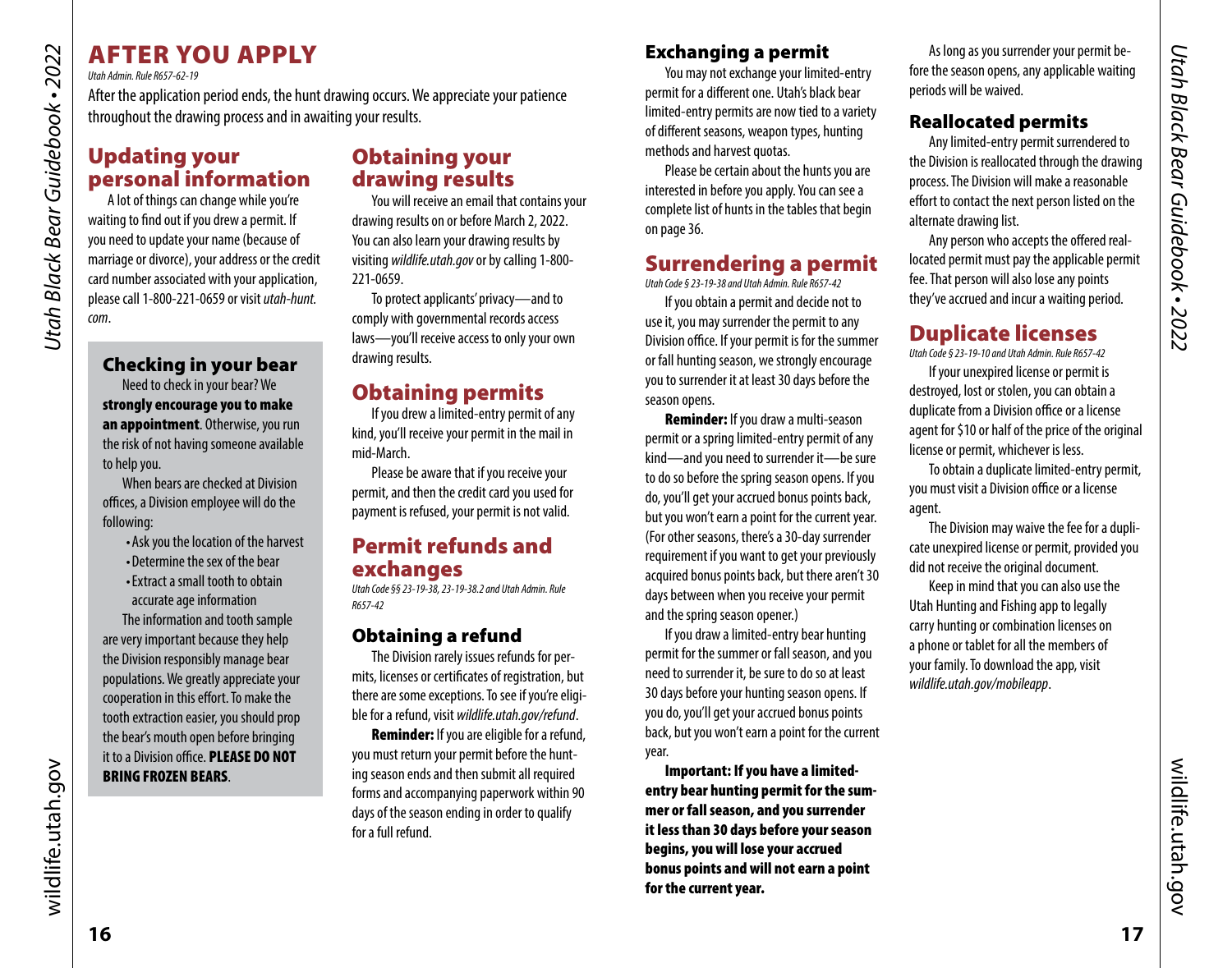# <span id="page-9-0"></span>OTHER AVAILABLE PERMITS

*Utah Admin. Rule R657-33-3, R657-33-27, R657-42 and R657-62* 

If you did not draw any type of limited-entry permit in the black bear drawing, don't lose hope. You can still purchase permits that will allow you to hunt and pursue black bears during the 2022 season. This section explains which permits are available online and over the counter.

# Harvest-objective permits

### *Utah Admin. Rule R657-33-29*

The bear harvest-objective permit allows you to harvest one black bear on any harvestobjective hunting unit until the season ends or the unit's harvest objective has been met.

You may not use bait if you obtain a harvest-objective permit. For allowable hunting methods on each harvest-objective unit, see the hunt tables that begin on page 36.

The harvest-objective permit is available to all eligible hunters, except those who drew a bear limited-entry permit (not including pursuit or restricted pursuit permits).

You may only obtain one permit to harvest a bear during the 2022 season.

### <span id="page-9-1"></span>Hunter Mentoring program

*Utah Admin. Rule R657-67* 

The Utah Hunter Mentoring program allows any qualifying adult to share their hunting permits with resident youth.

Permits that are eligible for sharing under the Hunter Mentoring program include black bear permits as well as all big game, cougar, turkey, greater sagegrouse and sharp-tailed grouse permits. Only swan and sandhill crane permits may not be shared because they are subject to conficting federal regulations.

To learn more about program eligibility and requirements and to download the application form, visit *[wildlife.utah.gov/mentoring](https://wildlife.utah.gov/mentoring)*.

# March 10: Purchase a harvestobjective permit

*Utah Admin. Rule R657-33-30* 

Before you purchase a harvest-objective permit, you must complete the bear orientation course, which you can fnd online at *[wildlife.utah.gov/bear](https://wildlife.utah.gov/bear)*.

Bear harvest-objective permits will be available to residents and nonresidents, beginning March 10, 2022 at 8 a.m. MST. To purchase a permit, you can visit a license agent, a Division office or *[wildlife.utah.gov](https://wildlife.utah.gov)*.

Remember that any harvest-objective bear permit purchased after the season opens is not valid until three days from the date of purchase. As a result, the last day to purchase a 2022 harvest-objective permit is Nov. 10, 2022. We suggest that you purchase a permit early in the season because a unit may close at any time.

Reminder: Be sure to check your permit for any hunting method restrictions.

### Harvest-objective unit closures *Utah Admin. Rule R657-33-31*

Harvest-objective permits are only valid for the 2022 season on any open harvest-objective unit.

Before you begin a hunting trip to a bear harvest-objective unit, you must visit *[wildlife.utah.gov/bear](https://wildlife.utah.gov/bear)* to verify that the unit is still open. The website will be updated each day by noon. Updates become effective the following day, 30 minutes before official sunrise.

A harvest-objective unit is open to hunting until one of the following events occurs:

- The bear harvest objective for that unit is met.
- The hunting season ends. For season dates, see the hunt table on page 43.

After a harvest-objective unit closes, you may not use your harvest-objective permit to harvest a bear in that unit. You may, however, use your permit in any other harvest-objective units that are open in 2022.

# Pursuit permits

*Utah Admin. Rule R657-33-4* 

You can purchase a pursuit permit online at *[wildlife.utah.gov](https://wildlife.utah.gov)* or from a Division office or a participating license agent.

A pursuit permit authorizes you to pursue, but not kill, black bears on any unit that is not designated as restricted during all three pursuit seasons.

For all pursuit season dates, see *Key dates and fees* on page 6.

Reminder: Nonresidents with pursuit permits may not use them on any restricted pursuit units unless they are accompanying someone who possesses a valid restricted pursuit permit or hunting permit for that unit and season. Residents may use a pursuit permit on restricted pursuit units during the spring pursuit season.

For a complete list of units where you can use a bear pursuit permit, visit *[wildlife.utah.gov/huntplanner](https://wildlife.utah.gov/huntplanner)*.

If you are the dog handler, and you already possess a bear limited-entry permit, you may pursue bear on the unit—and during the season—for which the permit is valid. If you want to pursue bear on a diferent unit or during a diferent season—or after you harvest a bear—you will need to purchase a bear pursuit permit.

### Conservation and sportsman permits *Utah Admin. Rule R657-41*

Conservation permits for taking black bear are often available through official tax-exempt conservation organizations. These groups sell the permits at auction or use them in wildliferelated fundraising activities.

Sportsman permits are available through the sportsman permit drawing. The application period for this drawing runs from Oct. 19–Nov. 9, 2022. For more information about this drawing, visit *[wildlife.utah.gov/sportsman-permits.html](https://wildlife.utah.gov/sportsman-permits.html)*.

A complete copy of the conservation and sportsman permit regulations is available at *wildlife.utah.gov/rules* or any Division office.

# Possible habitat work in your hunt area

Throughout the year, the Division works with other government agencies—including the U.S. Forest Service and the Bureau of Land Management—to complete thousands of acres of habitat-improvement work on Utah's public lands.

Those projects range from plant removal to prescribed burns and from helicopter reseeding to large-scale planting projects. They help restore habitat for many diferent species, giving them the food and cover they need to thrive on the landscape.

Please be aware that projects occur across the state, year round. This means that sometimes a project may occur in a portion of your hunt area, during the hunt.

If this is something you're concerned about, you may want to contact the appropriate land-management agency before you apply for a particular hunt area. They may be able to give you a tentative list of projects for the coming year.

You can also see a list of past, current and proposed restoration projects at *[watershed.utah.gov](https://watershed.utah.gov)*.

wildlife.utah.gov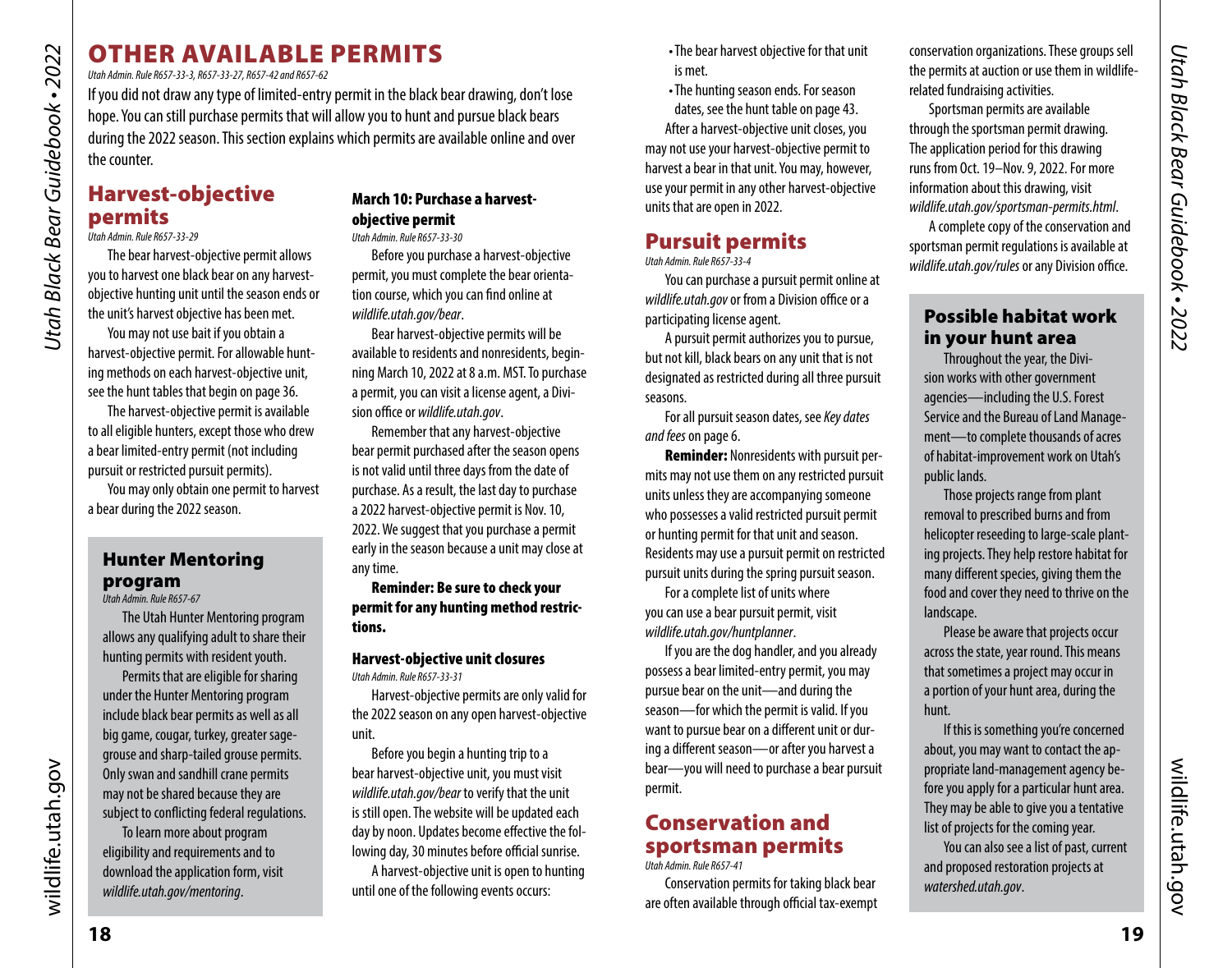# DON'T JEOPARDIZE FUTURE HUNTS

How you act in the field could affect bear hunting in the years to come.

We are very lucky to live and hunt in a state with such abundant wildlife. That's led to more of us spending time in our favorite wild places each year. As you're out hunting and pursuing bears this year, please be mindful of those around you and think about how your actions can build—or sabotage—support for what you love to do.

Bear hunting is a subject that sparks a wide range of public opinions, ranging from hearty support to passionate opposition, and how **you** behave during the hunt can determine how your fellow Utahns feel about the matter.

### Seasonal pack size restrictions

Division of Wildlife

 $\blacksquare$  $\blacksquare$  $\blacksquare$ 

**UTAH** 

The maximum number of dogs that can be used to pursue a bear is 16 for the spring and fall seasons. During the summer season, there's an eight-dog maximum.

Be mindful of the number of dogs you are using and consider how they may be

### Avoid harvesting collared wildlife

The Division has placed GPS collars on many wildlife species—including black bears—across the state. The Division is monitoring these animals in a handful of ongoing studies.

If possible, please avoid harvesting a collared bear. It is an expensive and time-consuming process to capture and collar replacement animals.

If you do harvest a collared animal, please remove the collar without cutting it and return it to a Division employee when you check in your animal.

impacting other users and land-management agencies.

It is important that you have control of your dogs so they don't cause conficts with private landowners, other hunters, campers and hikers.

Try to help the people you encounter feel the passion you have for training and taking care of your animals.

# Download the free

# **UTAH HUNTING & FISHING APP**

wildlife.utah.gov/MobileApp

### <span id="page-10-1"></span>Points options for active, deployed military personnel

If you are an active, deployed member of the military, you can now purchase a bonus or preference point, even if you missed an application period while deployed. The Division will waive the required combination or hunting license fee when you make that point purchase. To qualify for these exemptions, a military member must:

> • Be a resident of Utah. • Be deployed for 90 days or longer outside of Utah on federal orders from military command.

### Fair chase and ethics

If you are hunting a bear, once it is treed, either humanly harvest the animal or let it escape and retrieve your dogs.

It is illegal and violates the principles of fair chase to pursue a bear to the point it can no longer escape the dogs due to exhaustion.

If you are using bait to hunt bears, think about how your bait placement could impact other users. Make sure you are leaving your bait site in better shape than you found it.

- Not have previously received a bonus or preference point for the species and hunt type in the same year.
- Otherwise be eligible to receive a bonus or preference point.
- Pay a \$10 application fee per point received.
- Submit an application for the exemption to DWR no later than Dec. 31 of the qualifying year of being deployed. For additional information about these options and the application form, visit *[wildlife.utah.gov/military](https://wildlife.utah.gov/military)*.

We all have an equal right to use our wild places and, if we can make an efort to get along in the backcountry, the activities you love will enjoy greater support from your fellow Utahns. If general support for bear hunting increases, it could reduce the likelihood of tighter, more restrictive regulations.

Remember: If you have a spot-andstalk permit, you may not use bait or dogs to take a bear.

<span id="page-10-0"></span>*Utah Black Bear Guidebook • 2022*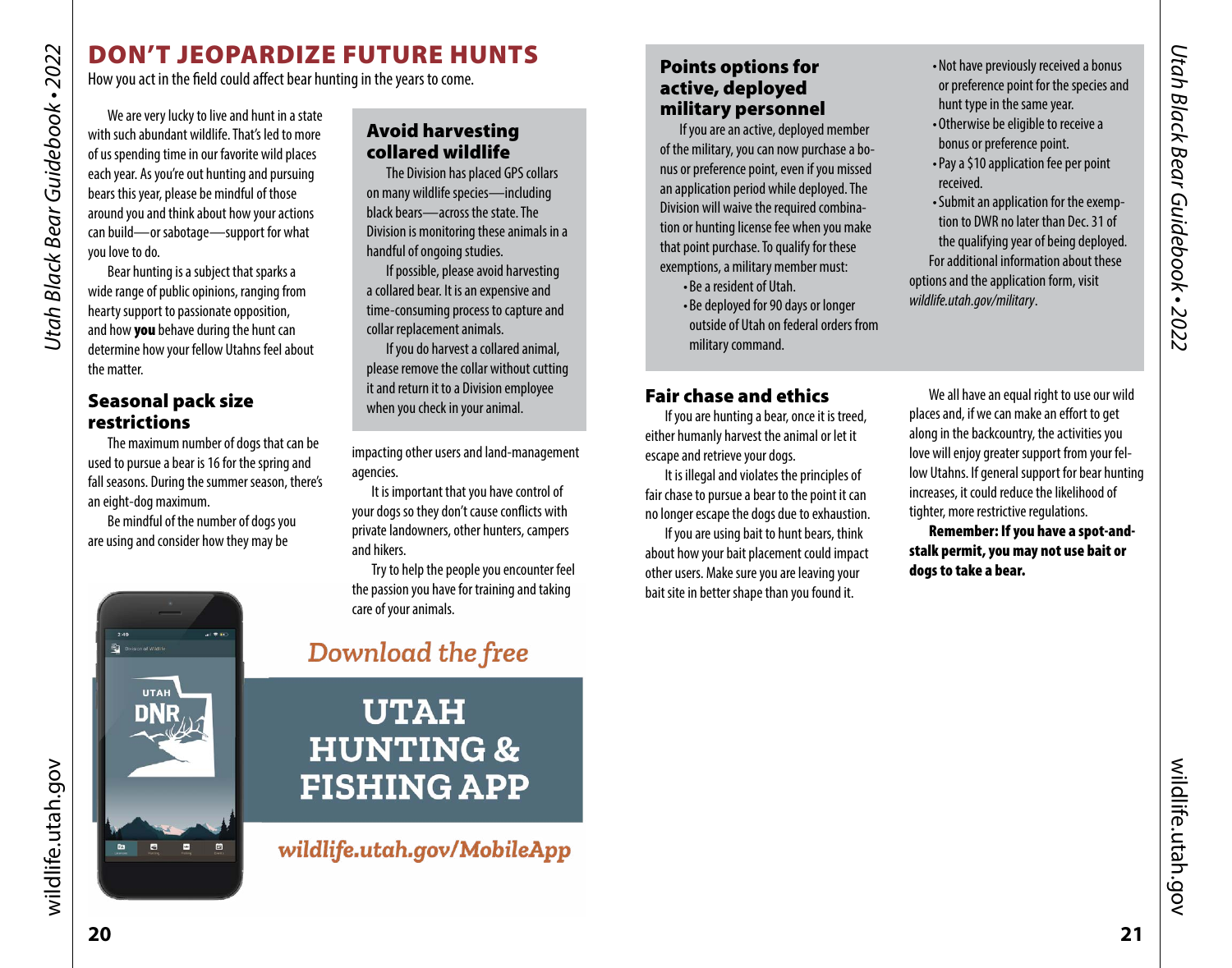# FIELD REGULATIONS

Several rules govern black bear hunting in Utah. These rules exist to help keep you safe and to ensure an ethical hunt. Please be familiar with the requirements for carrying and using frearms, crossbows, airguns and archery tackle. You should also know the diferent types of hunting methods you may use and what you're required to do with any bear you take.

# Hunting hours

*Utah Black Bear Guidebook • 2022*

<span id="page-11-0"></span>Utah Black Bear Guidebook • 2022

*Utah Code § 23-20-3 and Utah Admin. Rule R657-33-5* 

During the spring, summer and fall hunting seasons, you may hunt or harvest a bear from 30 minutes before official sunrise until 30 minutes after official sunset. Those are also the hours you may pursue a bear during the spring and fall pursuit seasons.

During the summer pursuit season, you can pursue bears from 5 a.m. until 30 minutes after official sunset. For season dates, see the hunt tables that begin on [page 36.](#page-18-1)

# Hunting methods

*Utah Code § 23-20-3 and Utah Admin. Rules R657-33-2, R657- 33-12 and R657-33-13* 

Before heading into the feld, check both your permit and the guidebook to verify which hunting methods are allowed for your hunt. Here's a brief summary of the three main hunting methods used in Utah bear hunting:

### Spot-and-stalk method

The spot-and-stalk hunting method involves fnding a bear without the use of bait or dogs. After you locate a bear, you track it and try to move in closer for a good shot.

You can choose to use the spot-and-stalk method during any hunting season, and there are some limited-entry hunts that only allow the spot-and-stalk method. Those hunts are listed in the hunt table on [page 43.](#page-21-1)

### Using dogs

Some of Utah's bear hunts allow the use of dogs to locate, track and tree a bear. There are detailed rules about when, where and how you may use dogs. Those rules are available on page 26.

To learn which hunts allow the use of dogs, see the hunt tables that begin on [page 36](#page-18-1).

### Using bait

Some of Utah's bear hunts allow the use of bait to lure bears to a specifc area. You must obtain a bait station certifcate of registration by applying at a Division office or online at *[wildlife.utah.gov/bear.](http://wildlife.utah.gov/bear)* There are detailed rules about what types of bait are allowed and when, where and how you may use bait. Those rules are available on page 27.

Certain hunts allow the use of any legal weapon over bait. If you have a permit for those hunts, you may begin baiting up to two weeks before the hunt begins. Reminder: No early baiting is allowed for the summer limited-entry hunts. To learn which hunts allow the use of bait, see the hunt tables that begin on [page 36](#page-18-1).

# Checkpoints and officer contacts

### *Utah Code § 23-20-25*

To help the Division fulfll its responsibility as trustee and custodian of Utah's wildlife, Division conservation officers and biologists monitor the taking and possession of black bears and the required permits, frearms and equipment used for hunting. You should expect to encounter conservation officers and biologists checking hunters in the feld and at checkpoints.

If you're contacted by a conservation officer, you must provide the officer with the items he or she requests, including any licenses and permits required for hunting, any devices used to participate in hunting and any game you've taken. These contacts allow the Division

to collect valuable information about Utah's black bear populations.

# Aiding or assisting in violations

*Utah Code § 23-20-23* 

You may not aid or assist another person to violate any provisions of the Wildlife Resources Code, rule or guidebook.

The penalty for aiding or assisting is the same as that imposed for the primary violation.

# Firearms and archery equipment (new)

The firearms and archery equipment you can use during a bear hunt are now consistent with the equipment allowed during a Utah big game hunt.

### Prohibited weapons

*Utah Code §§ 23-20-3 and 23-13-18 and Utah Admin. Rule R657-5-7* 

You may only use frearms and archery tackle that are expressly permitted in this guidebook.

- While hunting a bear, you may not use:
- A frearm that's capable of being fred fully automatic.
- Any light-enhancement device or aiming device that casts a visible beam of light.
- A frearm equipped with a computerized targeting system that marks a target, calculates a fring solution and automatically discharges the frearm at a point calculated most likely to hit the acquired target.
- A computer or other device to remotely control the aiming and discharge of a frearm or other weapon for hunting an animal.

These restrictions do not apply to laser range-fnding devices or illuminated sight pins for archery equipment.

# Rifes, airguns, shotguns and crossbows

*Utah Code § 23-20-3 and Utah Admin. Rule R657-5-8* 

You may use a rife or shotgun to hunt a bear, but your frearm and ammunition must meet the following requirements:

- Your rife must fre centerfre cartridges and expanding bullets.
- Your shotgun must be 20 gauge or larger, and you may use only slug ammunition or buckshot that's 00 or larger in size. If you use an airgun to hunt a bear, that airgun must:
	- Be pneumatically powered.
	- Be pressurized solely through a separate charging device.
	- Only fre a bolt or arrow.

Your arrows or bolts must be at least 16 inches long and travel at least 400 feet per second at the muzzle. They must also have either a fxed broadhead that is at least 7/8-inch wide at the widest point or an expandable, mechanical broadhead that is at least 7/8-inch wide at the widest point when the broadhead is in the open position.

A crossbow used to hunt a bear must have a minimum draw weight of 125 pounds and a positive mechanical safety mechanism.

A crossbow arrow or bolt used to hunt a bear must be at least 16 inches long and have at least one of the following:

- Fixed broadheads that are at least 7/8 inch wide at the widest point.
- Expandable, mechanical broadheads that are at least 7/8-inch wide at the widest point when the broadhead is in the open position.
- It is unlawful for any person to:
- Carry a cocked crossbow containing an arrow or a bolt while in or on any motorized vehicle on a public highway or other public right-of-way, except as provided in *R657-12-4.*
- Hunt any protected wildlife with a crossbow bolt that has any chemical,

wildlife.utah.gov

wildlife.utah.gov

wildlife.utah.gov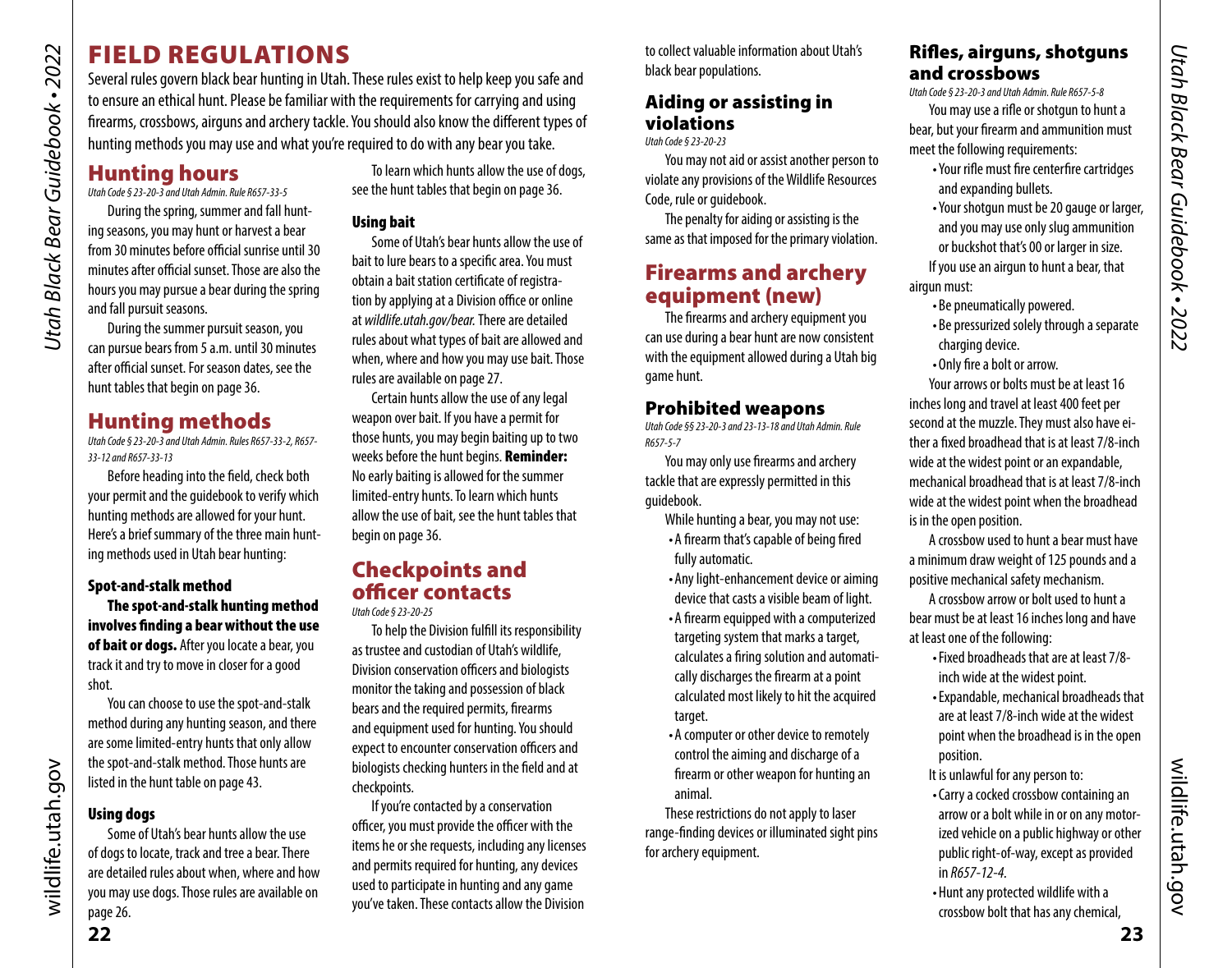# Plan on sharing the backcountry

As much as you'd like to have Utah's wild places to yourself, you share them with campers, hikers, photographers and other hunters. Some of those hunters are after black bear—just like you—while others are pursuing deer, elk, forest grouse and other species.

Everyone shares the landscape, so please be patient and considerate when encountering others on public land.

explosive or electronic device attached. A crossbow used to hunt a bear may have a fxed or variable magnifying scope.

### **Handguns**

*Utah Code § 23-20-3 and Utah Admin. Rule R657-5-9* 

You may use a handgun to take a bear, but the handgun must be a minimum of .24 caliber and must fre a centerfre cartridge with an expanding bullet.

If you're hunting bear, the handgun must develop at least 500 foot-pounds of energy at the muzzle.

### Muzzleloaders

*Utah Code § 23-20-3 and Utah Admin. Rule R657-5-10* 

Muzzleloaders may be used during any bear hunt. To hunt a bear with a muzzleloader, your muzzleloader must meet all of the following requirements:

- It can be loaded only from the muzzle.
- It may have open sights, peep sights or a variable- or fxed-power scope, including a magnifying scope.
- It can have only one barrel, and the barrel must be at least 18 inches long.
- It cannot be capable of fring more than once without being reloaded.
- The powder and bullet—or powder, sabot and bullet—cannot be bonded together as one unit for loading.
- It must be loaded with black powder or a black powder substitute. The black powder or black powder substitute cannot contain smokeless powder, but may contain some nitrocellulose.
- To hunt a bear, you must use a lead or expanding bullet or projectile that's at least 40 caliber in size.
- Your bullet must be 130 grains or heavier, or your sabot must be 170 grains or heavier.

If you choose to use a muzzleloader during your hunt, you may use only the muzzleloader equipment authorized in this section to take a bear.

### Archery equipment

*Utah Code § 23-20-3 and Utah Admin. Rule R657-5-11*  Archery equipment may be used during any bear hunt.

To hunt a bear with archery equipment, your equipment must meet all of the following requirements:

- Your bow must have a minimum pull of 30 pounds at the draw or the peak, whichever comes first.
- Your arrowheads must have two or more sharp-cutting edges that cannot pass through a 7/8 inch ring. If you're using expanding arrowheads, the arrowheads must have two or more sharp-cutting edges that cannot pass through a 7/8 inch ring when expanded.
- Your arrows must be at least 20 inches long, from the tip of the arrowhead to the tip of the nock.

Please remember that your bow may be equipped with a range-fnding device. Also, if you carry arrows in or on a vehicle, the arrows must be in an arrow quiver or a closed case.

If you choose to use archery equipment during your hunt, you may use only the archery equipment authorized in this section to take a bear.

### Traps and trapping devices

*Utah Code § 23-20-3 and Utah Admin. Rule R657-33-7* 

You may not take a bear with a trap, snare or any other trapping device, except as authorized by the Division. Any bear accidentally caught in any trapping device must be released unharmed, and must not be pursued or taken.

You must obtain written authorization from a Division representative before you remove the carcass of a bear from any trapping device. The carcass remains the property of the state of Utah and must be surrendered to the Division.

### Loaded frearms in a vehicle

*Utah Code §§§§ 76-10-502, 76-10-504, 76-10-505 and 76-10-523* 

You may not carry a loaded frearm in or on a vehicle unless you meet all of the following conditions:

- You own the vehicle or have permission from the vehicle's owner.
- The frearm is a handgun.
- You are 18 years of age or older.

A pistol, revolver, rife or shotgun is considered to be loaded when there is an unexpended cartridge, shell or projectile in the fring position.

Pistols and revolvers are also considered to be loaded when an unexpended cartridge, shell or projectile is in a position whereby the manual operation of any mechanism once would cause the unexpended cartridge, shell or projectile to be fred.

A muzzleloading frearm is considered loaded when it is capped or primed and has a powder charge and ball or shot in the barrel or cylinders.

# State parks

*Utah Code § 76-10-508 and Utah Admin. Rule R651-614-4*  Reminder: Hunting of wildlife is allowed within the boundaries of all state park areas,

**except** those areas and hunts specifically closed by the Utah Division of State Parks and Recreation in *Utah Admin. Rule R651-614*.

State laws regarding the possession and discharge of dangerous weapons apply in state park areas open to hunting. For information about discharging a dangerous weapon or frearm in a state park, see the next section or review *Utah Code § 76-10-508*.

### Areas where you cannot discharge a frearm

*Utah Code § 76-10-508 and Utah Admin. Rule R657-12*  You may not discharge a dangerous weapon or frearm under any of the following circumstances:

- From a vehicle
- From, upon or across any highway
- At power lines or signs
- At railroad equipment or facilities, including any sign or signal
- Within Utah State Park buildings, designated camp or picnic sites, overlooks, golf courses, boat ramps or developed beaches
- Without written permission from the owner or property manager, within 600 feet of:
	- A house, dwelling or any other building
	- Any structure in which a domestic animal is kept or fed, including a barn, poultry yard, corral, feeding pen or stockyard

### Carrying a dangerous weapon while under the infuence of alcohol or drugs

*Utah Code § 76-10-528* 

You may not carry a dangerous weapon or hunt bear while under the infuence of alcohol or drugs.

wildlife.utah.gov

wildlife.utah.gov

**25**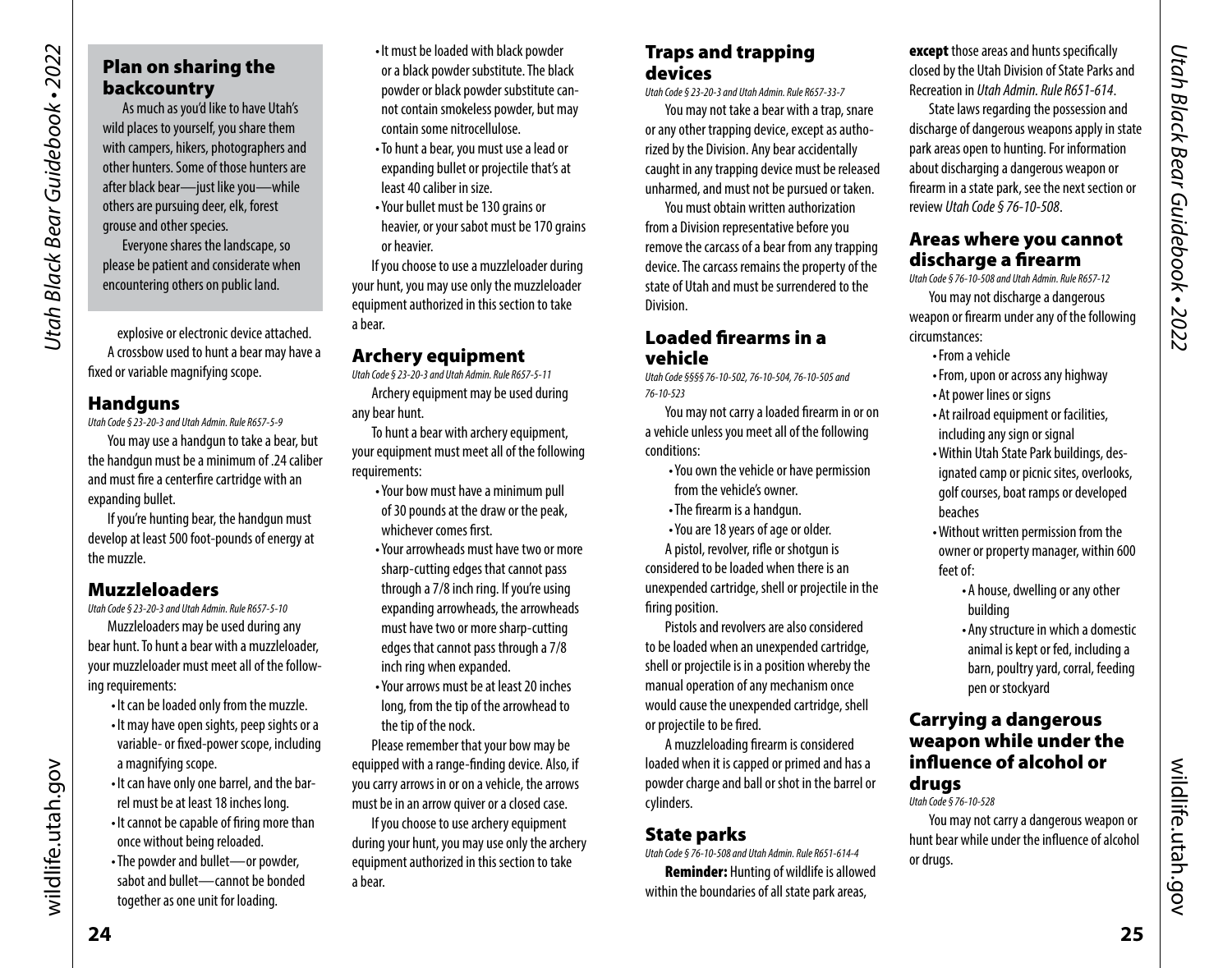# Use of dogs

*Utah Black Bear Guidebook • 2022*

<span id="page-13-0"></span>Utah Black Bear Guidebook • 2022

*Utah Code § 23-20-3 and Utah Admin. Rule R657-33-12* 

You may use dogs to harvest or pursue bear only during the authorized hunts listed in this guidebook. To learn which hunts allow the use of dogs, see the hunt tables that begin on [page 36.](#page-18-1)

Dog handlers may not use a bait station to lure bears, and they may not start pursuing a bear from a bait station.

### Maximum number of dogs

Reminder: You may not use more than 16 dogs in a single pursuit while pursuing or hunting a black bear on any unit during the spring or fall seasons.

During the summer pursuit season or the summer restricted pursuit season, you may not use more than eight dogs in a single pursuit while pursuing or hunting a black bear on any unit.

**Important:** The maximum number of dogs allowed in a single pursuit is cumulative across all members of a hunting party, even if multiple members of the hunting party possess authorization to use dogs to pursue bears. For example, if you have a pursuit permit and 10 dogs, and your friend has a pursuit permit and 12 dogs, you cannot use all 22 dogs to jointly pursue a single bear during the spring or fall. At most, during those seasons, you may use 16 dogs during a single pursuit.

Reminder: You may not do any of the following while using dogs to pursue or hunt a bear:

- Release into the feld more than the maximum number of dogs allowed in a single pursuit.
- Pursue a bear with more than the maximum number of dogs allowed in a single pursuit, regardless of whether you own or control the dogs.
- Harvest a bear that was pursued using more than the allowable maximum number of dogs.

Other land-management agencies may have additional dog-use restrictions. Please check with them before pursuing a bear on their property.

### Other requirements

If you are the owner or handler of the dogs, you must have a valid bear permit in your possession while you are harvesting or pursuing bear. However, there are some exceptions to this rule for guides and outftters licensed in the state of Utah.

If you are already a Utah-licensed guide or outftter, see *Pursuit restrictions* on page 33.

When dogs are used to pursue a bear, the licensed hunter who intends to take the bear must be present when the dogs are released. Then, the licensed hunter must continuously participate in the hunt until it ends.

### Retrieving stray dogs

The only time a dog handler may separate from the pursuit-permit holder is to retrieve dogs that leave the pack. The dog handler must do all of the following:

• Take reasonable steps to keep the pack together before and during pursuit.

• Only separate from the permit holder to retrieve stray dogs (and not actively pursue a bear during the retrieval process). • Immediately release any bear that is

incidentally treed or held at bay by the stray dogs.

Keep in mind that any dogs that separate from the pack will continue to count towards the maximum number of dogs allowed in pursuit. If you are retrieving stray dogs, you must still possess the documentation that initially allowed you to use dogs to pursue a bear.

### Carrying required documentation

When dogs are used to pursue a bear during a restricted pursuit season, the dog handler must either:

> • Have a valid pursuit permit and be accompanied by an individual with a valid

restricted pursuit permit for the unit where pursuit is occurring

- $-OR-$
- Have a valid restricted pursuit permit for the unit where pursuit is occurring.

When dogs are used to harvest a bearand there is not an open pursuit season—the dog handler must either:

- Have either a valid pursuit permit and be accompanied by a hunter with a valid bear hunting permit (either limited entry or harvest objective) that allows the use of dogs
- $-OR-$
- Have a valid bear hunting permit (either limited entry or harvest objective) that allows the use of dogs.

# Bear baiting

*Utah Code § 23-20-3 and Utah Admin. Rule R657-33-13* 

You can only bait a bear if you have obtained a limited-entry permit for a hunt that allows the use of bait. You must also have a certifcate of registration for baiting. For more information about how to register for and obtain this permit, visit *[wildlife.utah.gov/bear.](http://wildlife.utah.gov/bear)* 

You may **not** use bait if you have a bear harvest-objective permit.

Only hunters listed on the certifcate of registration may hunt over the bait station, and the certifcate of registration must be in the hunters' possession while hunting over the bait station.

Any person who tends a bait station must also be listed on the certifcate of registration.

If you are listed on a bait-station certifcate, please review the following sections for essential information about using bait and moving a bait station.

# Using bait

*Utah Code § 23-20-3 and Utah Admin. Rule R657-33-14* 

You may establish or use no more than two bait stations at one time during the season listed on your permit (must be a season that allows baiting).

If a bait station lures a bear, you may not use dogs to take the bear. With a limited-entry bear permit for a season and hunt unit that allow baiting, you may use any legal weapon, as specifed on your permit.

Bait may not be contained in—nor can it include—any metal, glass, porcelain, plastic, cardboard or paper. The bait station must be marked with a sign provided by the Division and posted within 10 feet of the bait.

A dog handler may not intentionally run dogs off of a bait station while pursuing bear.

For some fall hunts that allow baiting, you may begin placing bait up to two weeks before the hunt begins but only in areas that permit the use of bait, as listed on your certifcate of registration. No early baiting is allowed for the summer bait season, which runs from May 21–June 26, 2022.

All materials used as bait must be removed within 72 hours after the season ends (including any midseason breaks) or within 72 hours after the hunter harvests a bear.

You may use nongame fsh as bait, except fsh listed as prohibited in *Utah Admin. Rule R657-13*. You may not use any other species of protected wildlife as bait.

You may use domestic livestock or its parts—including processed meat scraps—as bait, as long as you have a certifcate of brand inspection, bill of sale or other proof of ownership or legal possession.

You may not place bait in either of the following areas:

- Within 100 yards of water, a public road or a designated trail.
- Within a half-mile of any permanent dwelling or campground.

### Registering to use bait *Utah Code § 23-20-3*

You'll need to follow a couple of important steps, depending on where you want to use bait.

wildlife.utah.gov

wildlife.utah.gov

wildlife.utah.gov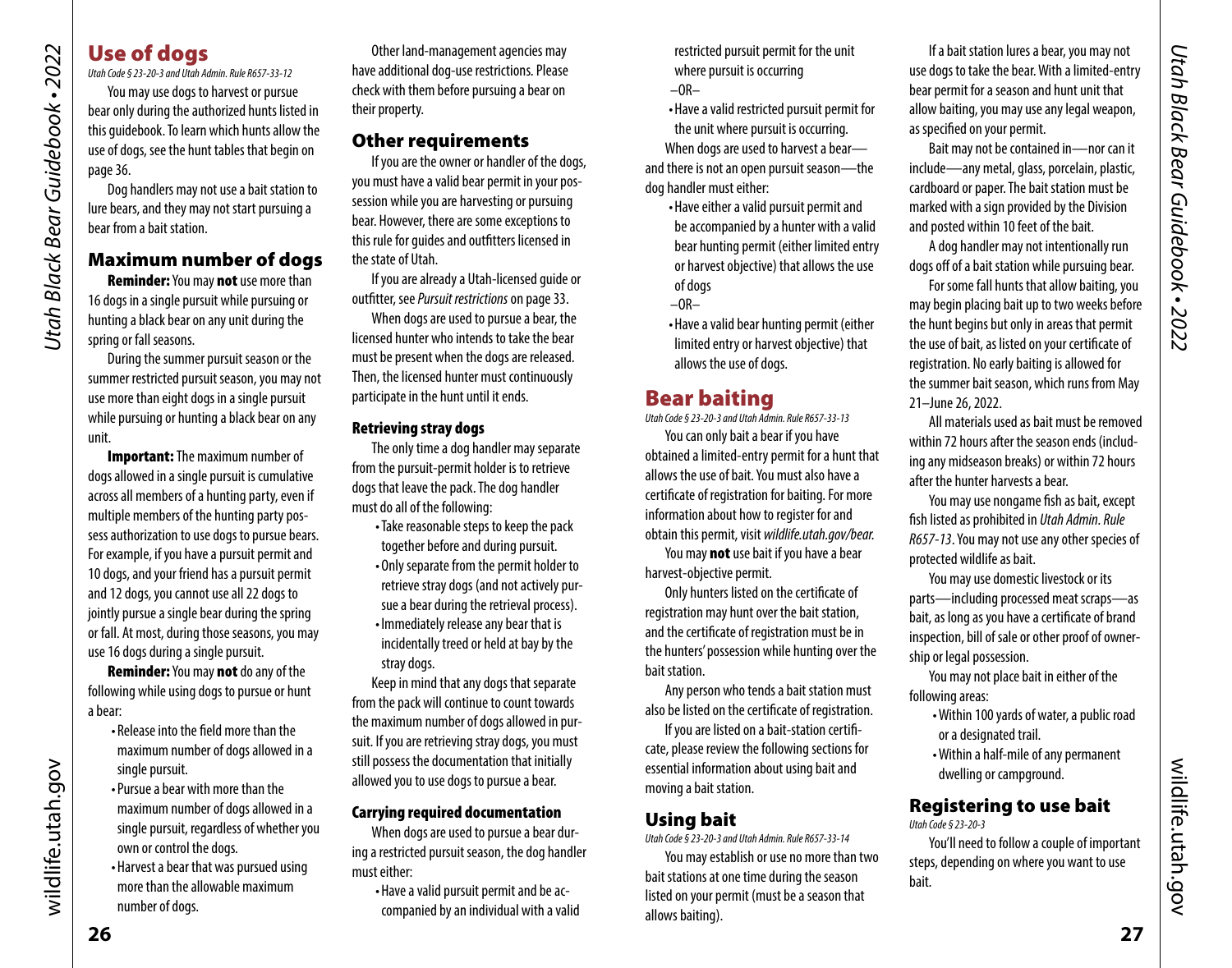# <span id="page-14-1"></span><span id="page-14-0"></span>New ways to report poachers

*Utah Admin. Rule R657-51* 

If you witness an in-progress wildlife violation—or you're aware of a previously committed wildlife crime—you now have new ways to contact our conservation officers. These new options make it much easier to report wildlife crimes, and you can do so anonymously, if needed.

Visit *[wildlife.utah.gov/utip](https://wildlife.utah.gov/utip)* to learn more about your four contact options, which are listed below in order of urgency:

1. Call our hotline at 1-800-662-3337 2. Submit a tip through the UTDWR law enforcement app (new this year) 3. Text a conservation officer at

847411 (new this year)

4. Submit an online report at *[wildlife.utah.gov/utip](https://wildlife.utah.gov/utip)* 

If you visit *[wildlife.utah.gov/utip,](https://wildlife.utah.gov/utip)* you can access the Apple and Android download links for the new UTDWR app and see which regional office code you should include in a text to officers. (The codes ensure that texts get to the regions and officers who are in the best position to respond.)

We encourage you to report any poaching activities immediately and truly appreciate your help in protecting Utah's wildlife.

### Baiting on U.S. Forest Service lands

If you are interested in using bait on lands administered by the U.S. Forest Service (USFS), you no longer need permission from the USFS before applying for a certifcate of registration from the Division.

### Baiting on BLM lands

If you are interested in baiting on lands administered by the Bureau of Land Management (BLM), you must verify that an area is open to baiting before you apply for a bear limited-entry permit for a season that allows the use of bait.

Here's what you need to do to check with the BLM:

1. Learn whether certain lands are open by contacting the district offices.

2. Have the district supervisor verify your proposed baiting locations and any applicable travel restrictions.

3. After you receive verifcation from the district supervisor, you may apply for a certifcate of registration from the Division.

If you bait a bear illegally on federal lands, you can be prosecuted under federal law. Areas generally closed to baiting stations can include:

• Designated wilderness areas • Heavily used drainages or recreation

areas

• Critical watersheds

### Baiting on private lands

If you are interested in baiting on private lands, you must obtain written permission from the appropriate landowner. Then, you may apply for a certifcate of registration from the Division.

### Obtaining a certifcate of registration

The Division issues certifcates of registration only to hunters who have bear limitedentry permits for hunts that allow the use of bait.

You can obtain the certifcate of registration by visiting the Division office in the region where you plan to set up your bait station or online at *[wildlife.utah.gov/bear](http://wildlife.utah.gov/bear)*. Certifcates of registration will be available starting April 1, 2022.

To obtain a certifcate of registration for baiting, you must provide the following information to the Division:

- The type of bait you will use.
- The exact location of the bait station (GPS coordinates preferred).
- Written permission from the appropriate landowner if you want to bait and hunt on private land.

The Division will need time—up to 10 business days—to review your request for a certifcate of registration. Please keep that in mind when submitting your request.

The Division will send a copy of the certifcate of registration to the private landowner or appropriate district office of the land management agency that manages the land where the bait station will be placed, as identifed by the hunter on the application for a certifcate of registration.

If you apply for a certifcate of registration, there is a \$10 nonrefundable application fee.

### Moving a bait station

If you want to move a bait station, you must frst remove all materials used as bait from the original station. Then, you must apply for a new certifcate of registration. The Division will not issue a certifcate of registration for your new station until you clean up your old station.

# Prohibited hunting methods

*Utah Code §§ 23-20-3, 23-20-12 and Utah Admin. Rule R657-33-9* 

A black bear may be taken or pursued only during open seasons and open hours, using only the methods listed in this guidebook. Otherwise it is unlawful for any person to:

- Pursue, possess, capture, kill, injure, drug, rope, trap, snare or in any way harm or transport a bear.
- Restrict or hinder a bear's ability to

escape after it has been pursued, chased,

treed, cornered, legally baited or held at bay.

Reminder: You must make reasonable efforts to call dogs off of a bear that has been cornered or held at bay. You may not:

- Pursue a single bear in repeated pursuits to the point where it renders the bear physically unable to escape.
- Engage in a canned hunt.
- Take a bear from an airplane or any other airborne vehicle or device (including a drone), or from any motorized terrestrial, aquatic or recreational vehicle.

### Trail cameras and their data (new)

This year, there will be changes to Utah's regulations that oversee the use of trail cameras for hunting purposes. For more information about trail camera regulations, restrictions and enforcement, please visit *[wildlife.utah.gov/trailcams](https://wildlife.utah.gov/trailcams)*.

# Spotlighting

*Utah Code §§§ 23-20-3, 76-10-504, 76-10-523 and Utah Admin. Rule R657-33-10* 

You may not use spotlighting to take a black bear.

You may not use a spotlight, headlight or other artifcial light to locate any protected wildlife while having in your possession a frearm or other weapon or device that could be used to take or injure protected wildlife.

The use of a spotlight or other artifcial light in any area where protected wildlife are generally found is probable cause of attempting to locate protected wildlife.

The provisions of this section do not apply to the use of the headlights of a motor vehicle or other artifcial light in a usual manner where there is no attempt or intent to locate protected wildlife.

In addition, the above restrictions do not apply to concealed carry permit wildlife.utah.gov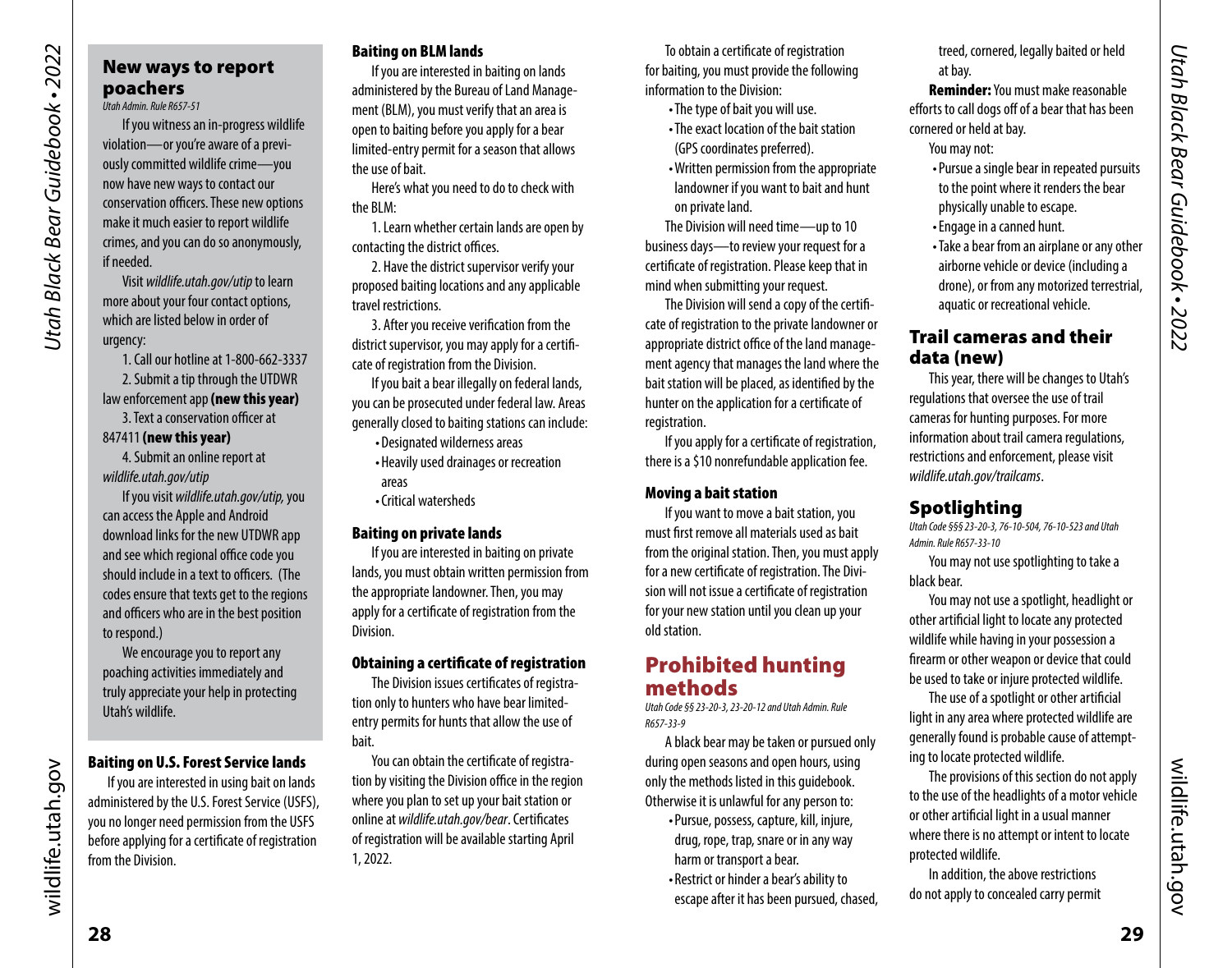<span id="page-15-0"></span>holders carrying a concealed weapon. See *[wildlife.utah.gov/rules](http://wildlife.utah.gov/rules)* for more information.

# Party hunting

*Utah Admin. Rules R657-33-11 and R657-67*  A person may not harvest a bear for another person.

The only exception to this rule is if a mentor shares a permit and tag with a minor as part of the Hunter Mentoring program. For details on this program, please see the box on page [18.](#page-9-1)

# Possession and transportation

After you harvest a bear, there are several rules governing its possession and transportation.

# Tagging requirements

*Utah Code §§ 23-20-3 and 23-20-30 and Utah Admin. Rule R657-33-15* 

Before you move the bear's carcass or leave the site of the kill, you must tag the carcass with a temporary possession tag. The tag is only valid for 48 hours after the date of kill and must remain attached to the pelt or unskinned carcass until the permanent possession tag is attached.

To tag a carcass with a temporary possession tag, you should perform the following steps:

- Completely detach the tag from the permit.
- Completely remove the notches that correspond with the date the animal was taken and the sex of the animal.
- Attach the tag to the carcass so that the tag remains securely fastened and visible.

Note: You may not remove more than one notch indicating date or sex, nor tag more than one carcass using the same tag.

You may not hunt or pursue a bear after any of the notches have been removed from the tag or after the tag has been detached from the permit.

You may not possess a bear pelt or unskinned carcass without a valid permanent possession tag affixed to the pelt or unskinned carcass. This provision does not apply to a person in possession of a properly tagged carcass or pelt within 48 hours after the kill, provided the person was issued and is in possession of a valid permit.

### Harvest reporting *Utah Admin. Rule R657-33-17*

If you harvest a bear, you must contact the Division within 48 hours.

You will need to report exactly where the bear was taken (GPS coordinates preferred) and meet with a Division employee to have a permanent tag affixed to the carcass. We strongly encourage you to make an appointment to check in your bear. Otherwise, you run the risk of not having someone available to help you.

Evidence of the bear's sex must remain attached to the bear's carcass or pelt until a Division employee attaches a permanent tag.

To report your harvest after business hours (8 a.m.–5 p.m., Monday through Friday) or over the weekend, please call your local police department (on a non-emergency line). They will contact a conservation officer who can assist you.

# Evidence of sex and age

*Utah Admin. Rule R657-33-16* 

Evidence of the bear's sex must remain attached to the bear's carcass or pelt until a Division employee attaches a permanent tag.

The permit holder must bring the pelt and skull to a conservation officer or Division office in an unfrozen condition. This allows Division biologists to gather management data.

The Division may seize any pelt not accompanied by its skull.

### Permanent tag

*Utah Code § 23-20-3 and Utah Admin. Rule R657-33-17* 

Any bear harvested by the permit holder must be checked by a Division employee within 48 hours after the date of kill. That employee will affix a permanent possession tag to the pelt or unskinned carcass.

During the check-in process, you must also provide the location of the harvest and one of the bear's teeth to the Division employee.

If you need to reach a Division employee after regular business hours, over the weekend, or on a holiday, contact your local police dispatch office.

You may not possess an unskinned carcass or a green pelt after the 48-hour check-in period without a permanent tag. In addition, you cannot ship a green pelt out of Utah or present it to a taxidermist if the pelt does not have a permanent possession tag attached.

### Transporting a bear

*Utah Admin. Rule R657-33-18* 

If you are a permit holder who has legally harvested a bear, you may transport the carcass under the following conditions:

- The bear is properly tagged. • You have physical possession of the ap-
- propriate permit.

### Exporting a bear from Utah

*Utah Admin. Rule R657-33-19* 

You may export a legally taken bear or its parts if you have a valid bear permit, and the bear is properly tagged with a permanent possession tag.

You may not ship a bear pelt from Utah or cause one to be shipped—without frst obtaining a shipping permit issued by an authorized Division representative.

# **No. 15 Utah Turn-in-a-Poacher**

# **Reporting Options**

Help us protect your wildlife. The following methods are available to report a suspected wildlife violation.



wildlife.utah.gov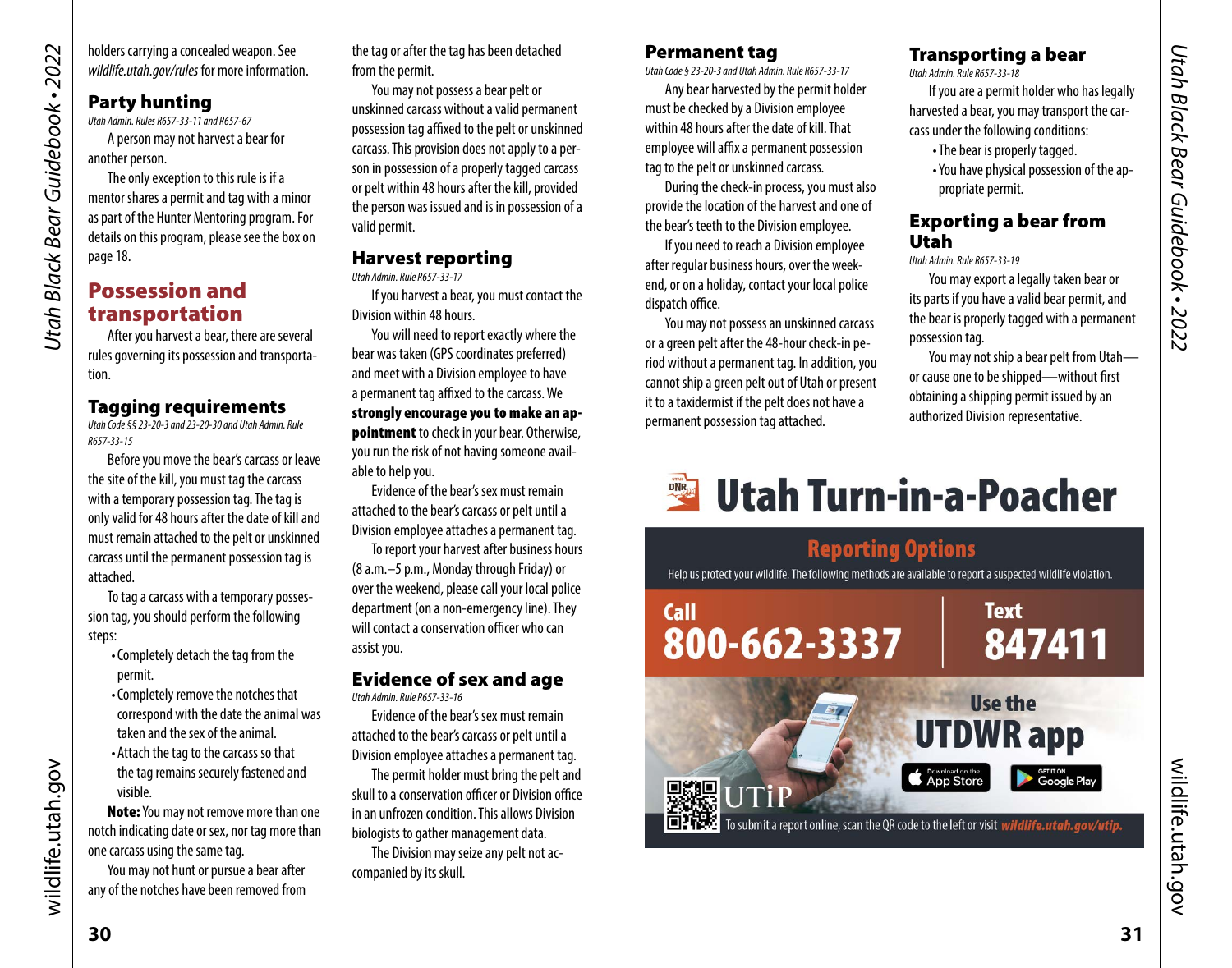# Disposal of wildlife

# Donating

*Utah Black Bear Guidebook • 2022*

Utah Black Bear Guidebook • 2022

A person may donate protected wildlife or its parts to another person only at one of the following locations:

- The residence of the donor
- The residence of the recipient
- A meat locker
- A storage plant
- A meat-processing facility

A written statement of donation must be kept with the protected wildlife or parts showing all of the following information:

- The number and species of protected wildlife or parts donated
- The date of donation
- The license or permit number of the donor and the permanent possession tag number
- The signature of the donor

A green pelt of any bear donated to another person must have a permanent possession tag affixed. Along with the pelt, the recipient must also retain the written statement of donation.

# Purchasing or selling

*Utah Code § 23-20-3 and Utah Admin. Rule R657-33-21* 

You may purchase or sell legally obtained, tanned bear hides.

You may not purchase, sell, offer for sale or barter a green pelt, gall bladder, tooth, claw, paw or skull of any bear.

# Wasting wildlife

*Utah Code § 23-20-8 and Utah Admin. Rule R657-33-22* 

You may not waste—or permit to be wasted—any protected wildlife or its parts.

Note: The skinned carcass of a bear may be left in the feld and does not constitute a waste of wildlife. However, the Division recommends that hunters remove the carcass from the field.

# Livestock and commercial crop depredation

*Utah Admin. Rule R657-33-23* 

There are bear-removal options for livestock owners and commercial crop growers who have chronic problems with depredating bears. To learn more about these options, see *Utah Admin Rule R657-33-23* or call the nearest Division office.

Hunters who are interested in taking depredating bears may contact the Division, and the agency will call them as needed.

### Extended and preseason hunts

*Utah Admin. Rule R657-33-25* 

The Division may authorize an extended or preseason hunt on selected limited-entry hunting units to control depredation or nuisance problems.

The Division director could choose to authorize any preseason or extended season hunts for problem areas, and those hunts would be carried out by hunters who drew limited-entry permits for those areas.

# **Trespassing**

*Utah Code §§§ 23-20-14, 23-21-14 and 23-20-3.5* 

While taking wildlife or engaging in wildlife-related activities, you may not without permission—enter or remain on privately owned land that is:

- Cultivated
- Properly posted
- Fenced or enclosed in a manner designed to exclude intruders
- In addition, you may not:
- Enter or remain on private land when directed not to do so by the owner or a
- person acting for the owner.
- Obstruct any entrance or exit to private property.

"Cultivated land" is land that is readily identifable as land whose soil is loosened or broken up for the raising of crops, land used for the raising of crops, or a pasture that is artificially irrigated.

"Permission" means written authorization from the owner or person in charge to enter upon private land that is cultivated or properly posted. Permission must include all of the following details:

- The signature of the owner or person in charge
- The name of the person being given permission
- The appropriate dates
- A general description of the land
- "Properly posted" means that signs

prohibiting trespass—or bright yellow, bright orange or fuorescent paint—are clearly displayed at all corners, on fshing streams crossing property lines, and on roads, gates and rights-of-way entering the land. Or, they are displayed in a manner that is visible to a person in the area.

You may not post private property you do not own or legally control or land that is open to the public as provided by *Utah Code § 23-21-4*. In addition, it is unlawful to take protected wildlife or its parts while trespassing in violation of *Utah Code § 23-20-14*.

You are guilty of a class B misdemeanor if you violate any provision described in this section. Your license, tag or permit privileges may also be suspended.

# Harvest and pursuit restrictions

*Utah Code § 23-20-3 and Utah Admin. Rules R657-33-25 and R657-33-26* 

Depending on the type of permit you obtain, various restrictions apply.

### Harvest restrictions

If you obtain a valid permit to harvest a bear, you may take only one bear. It may not be a cub or a female accompanied by cubs.

You may only hunt in the season and area

specifed on your permit. Likewise, you may use only the weapon listed on your permit.

Reminder: There are limits on the number of dogs you may use during a bear hunt. See page 20 for details.

If you are the owner or handler of dogs being used to harvest a bear—and there is not an open pursuit season—you must:

- Have either a valid pursuit permit and be accompanied by a licensed hunter  $-OR-$
- Have a valid bear hunting permit (either limited entry or harvest objective) that allows the use of dogs.

# Pursuit restrictions

A pursuit permit of any kind does not allow you to kill a bear.

During the summer pursuit season and restricted summer pursuit season, you may not use more than eight dogs at one time to pursue a black bear on any unit.

**Reminder:** You may only use a maximum of 16 dogs during the spring and fall pursuit and hunting seasons.

Pursuit restrictions differ, depending on type of permit you have.

### General restrictions

Even with a pursuit permit (or a restricted pursuit permit), you may not perform any of the following actions:

- Pursue a cub or a female bear with cubs.
- Repeatedly pursue, chase, tree, corner or hold at bay the same bear during the same day.
- Possess a frearm or any device that could be used to kill a bear while pursuing bear, unless you are licensed to carry a concealed weapon.

# Pursuit permits

If you have a valid pursuit permit, you may pursue bears in any unit that is not designated as restricted during all three pursuit seasons.

wildlife.utah.gov

wildlife.utah.gov

wildlife.utah.gov

wildlife.utah.gov

*Utah Code § 23-20-9 and Utah Admin. Rule R657-33-20*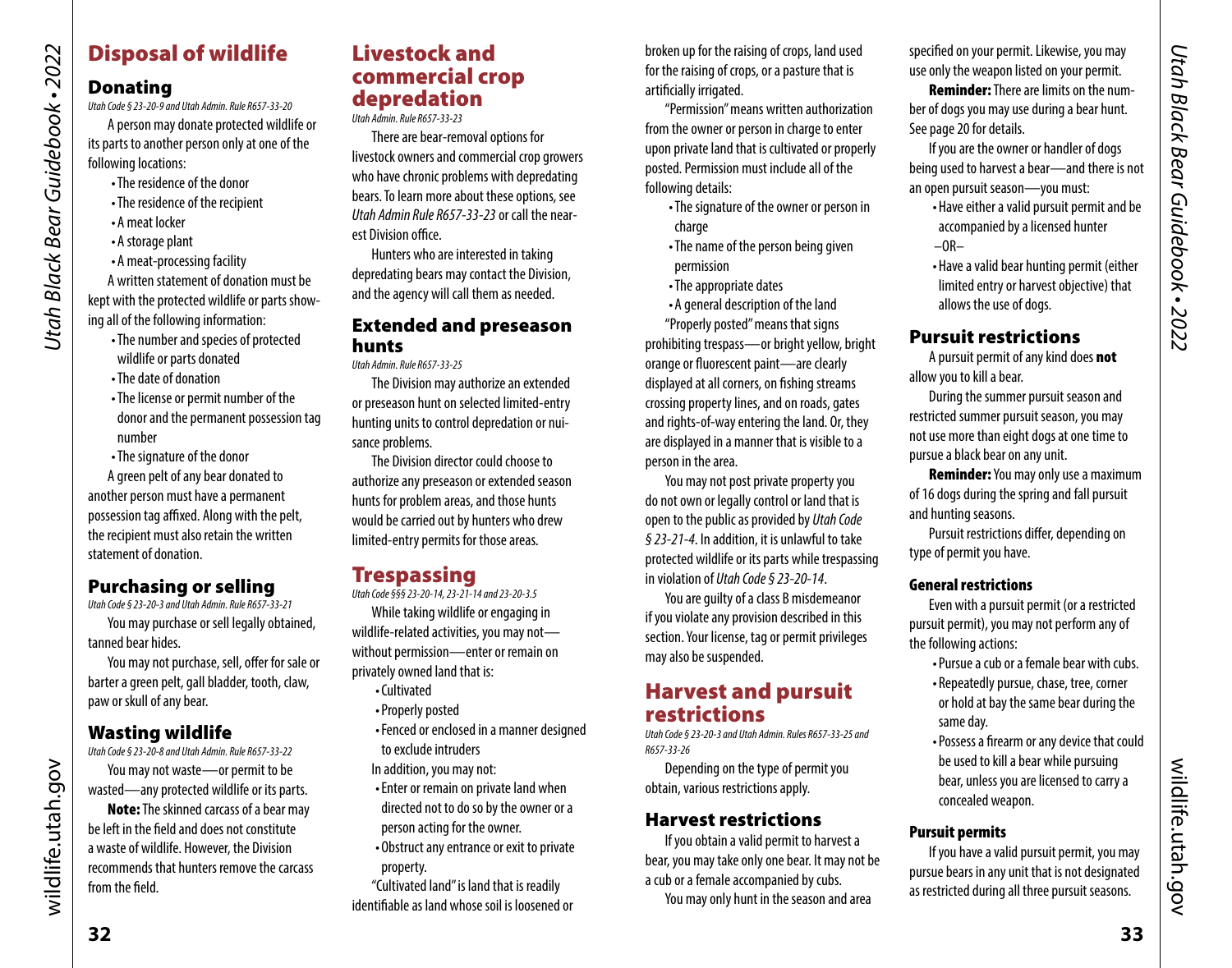Reminder: Nonresidents with pursuit permits may not use them on any restricted pursuit units unless they are accompanying someone who possesses a valid restricted pursuit permit or hunting permit for that unit and season. Residents may use a pursuit permit on restricted pursuit units during the spring pursuit season.

You may purchase a pursuit permit at any time from Division offices, license agents and at *[wildlife.utah.gov](http://wildlife.utah.gov)*.

An eligible hunter may obtain a bear pursuit permit and either a limited-entry or harvest-objective permit.

### Restricted pursuit permits

If you have a valid restricted pursuit permit, you may pursue bears in the following areas and seasons:

- The restricted pursuit unit and season listed on your permit
- Any unit that is not designated as restricted during all three pursuit seasons

Reminder: There are spring restricted pursuit seasons for nonresidents on the Book Clifs, La Sal and San Juan units. The spring pursuit seasons on those units are not restricted for resident pursuers.

In addition, if you do not have a restricted pursuit permit, you may **not** pursue bears in any of the restricted pursuit units during the summer pursuit seasons.

Individuals who combine packs of dogs to pursue a bear during either summer season on a restricted pursuit unit must comply with the eight-dog limit. They must also have at least one restricted pursuit permit in their possession.

On a restricted pursuit unit, the dog handler must remain close enough to the permit holder to maintain visual contact and verbal communication without the assistance of any electronic device. The only time a dog handler may separate from the pursuit-permit holder is to retrieve dogs that leave the pack. The dog owner must do all of the following:

- Take reasonable steps to keep the pack together before and during pursuit.
- Only separate from the permit holder to retrieve stray dogs (and not actively pursue a bear during the retrieval process).
- Immediately release any bear that is incidentally treed or held at bay by the stray dogs.

See the table on [page 42](#page-21-0) for detailed information about restricted pursuit units and season dates.

You may apply for a restricted pursuit permit in the state's black bear drawing, beginning Feb. 1, 2022. See [page 10](#page-5-2) for more information on how to apply for a permit. An eligible hunter may obtain a bear restricted pursuit permit and either a bear limited-entry permit or a bear harvestobjective permit.

### Guides and outftters

If you are a Utah-licensed guide or outftter—and you charge a customer more than \$100 for a bear hunting or pursuit trip—you do not have to purchase a separate bear pursuit permit to guide that customer in the feld.

# Don't lose your hunting and fshing privileges

If you commit a wildlife violation, you could lose the privilege of hunting and fshing in Utah. The Utah Division of Wildlife Resources can suspend the license of anyone who knowingly, intentionally or recklessly violates wildlife laws. Your license can be suspended for a wildlife violation if:

GERGEAN

- You are convicted.
- You plead guilty or no contest.
- You enter a plea in abeyance or diversion agreement.

Suspension proceedings are separate and indepen dent from criminal prosecution. The Utah Division of Wildlife Resources may suspend your license privileges whether or not the court considers suspension in your criminal case. You will be notifed of any action against your privilege after criminal proceedings conclude. And remember, if your license is suspended in Utah, you may not be permitted to hunt or fsh in most other

*-* states. (Visit *[wildlife.utah.gov/know-the](https://wildlife.utah.gov/know-the) consequences.html* to see a map of participating states.)

wildlife.utah.gov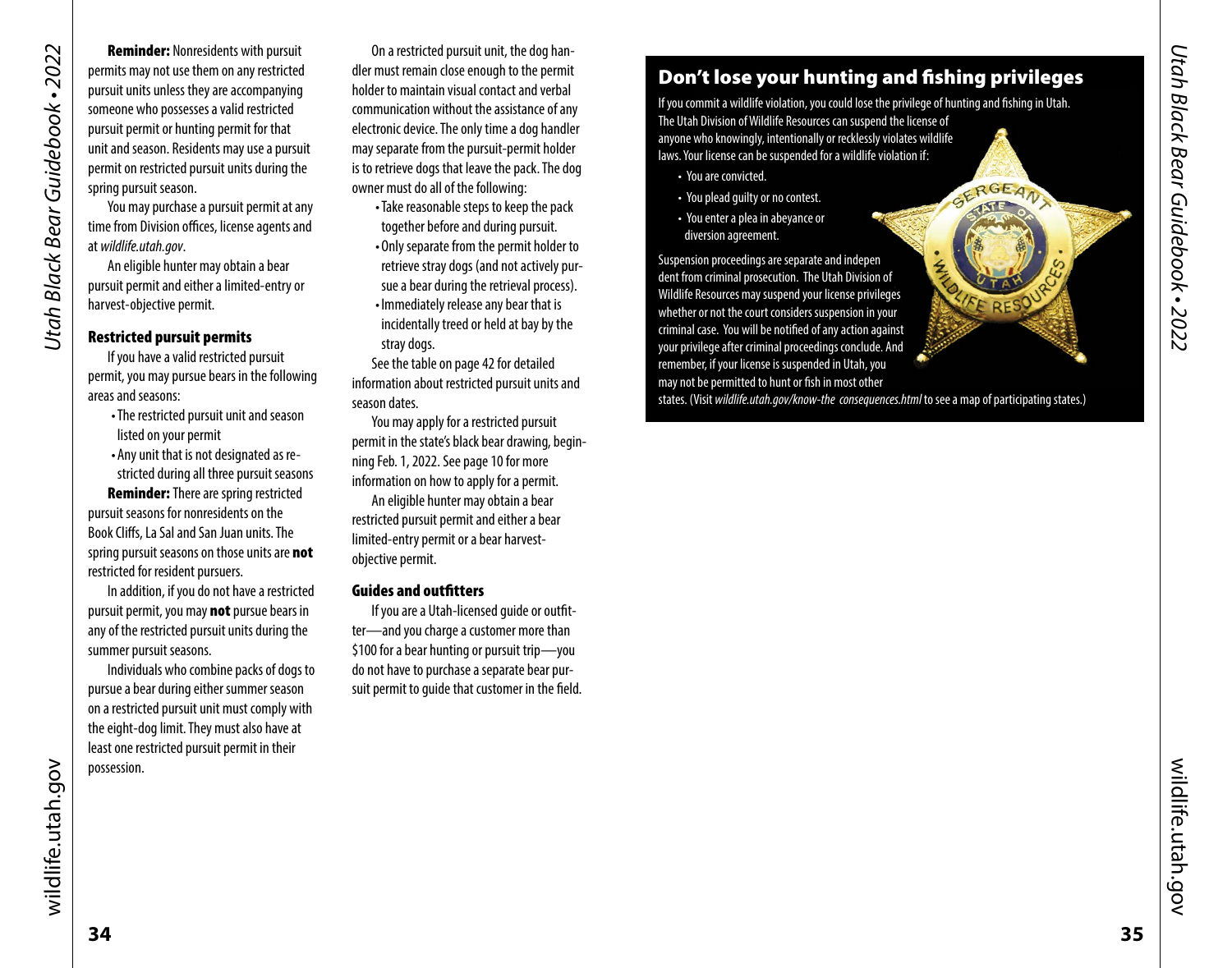# <span id="page-18-1"></span>HUNT TABLES **HUNT TABLES**

<span id="page-18-0"></span>Utah Black Bear Guidebook • 2022 *Utah Black Bear Guidebook • 2022*

*The Division does not guarantee access to any private or public land. Hunt unit boundaries may include private property or other excluded areas. Hunters must research land accessibility before hunting.* 

# Spring limited-entry hunts

Permit fee: Resident \$83, Nonresident \$354. Use the hunt number to apply. Bonus point code: BER

# Any legal weapon, no bait allowed

| <b>Unit name</b>                                      | Hunt#         | Res.           | Nonres.        | <b>Season dates</b> |
|-------------------------------------------------------|---------------|----------------|----------------|---------------------|
| <b>Beaver</b>                                         | <b>BR7000</b> | 9              | $\mathbf{1}$   | April 2-May 30      |
| Book Cliffs, Bitter Creek/South                       | BR7001        | 39             | 4              | April 2-May 30      |
| Cache/Ogden                                           | <b>BR7017</b> | $\overline{2}$ | $\mathbf{0}$   | April 2-May 30      |
| Central Mtns, Manti-North                             | BR7003        | 17             | 1              | April 2-May 30      |
| Central Mtns, Manti-South/San Rafael,<br><b>North</b> | <b>BR7004</b> | 8              | $\mathbf{0}$   | April 2-May 30      |
| <b>Central Mtns, Nebo</b>                             | <b>BR7005</b> | 8              | 0              | April 2-May 30      |
| Chalk Creek/East Canyon/Morgan-South<br>Rich (new)    | <b>BR7019</b> | 5              | $\mathbf{0}$   | April 2-May 30      |
| Fillmore, Pahvant                                     | <b>BR7007</b> | 1              | 0              | April 2-May 30      |
| Kamas/North Slope, Summit                             | <b>BR7018</b> | 5              | $\mathbf{0}$   | April 2-May 30      |
| La Sal                                                | <b>BR7008</b> | 40             | 3              | April 2-May 30      |
| Monroe (new)                                          | <b>BR7020</b> | 1              | $\mathbf{0}$   | April 2-May 30      |
| <b>Mt Dutton</b>                                      | BR7009        | 3              | 0              | April 2-May 30      |
| Panguitch Lake/Zion                                   | <b>BR7010</b> | 9              | $\mathbf{0}$   | April 2-May 30      |
| Paunsaugunt                                           | BR7011        | 4              | 0              | April 2-May 30      |
| Plateau, Boulder/Kaiparowits                          | <b>BR7012</b> | 27             | $\overline{2}$ | April 2-May 30      |
| Plateau, Fishlake/Thousand Lakes                      | BR7013        | 7              | 0              | April 2-May 30      |
| San Juan                                              | <b>BR7014</b> | 40             | $\overline{3}$ | April 2-May 30      |
| South Slope, Bonanza/Diamond Mtn/<br>Vernal           | BR7015        | 11             | 1              | April 2-May 30      |
| Wasatch Mtns, West-Central                            | <b>BR7016</b> | 40             | 4              | April 2-May 30      |

*The Division does not guarantee access to any private or public land. Hunt unit boundaries may include private property or other excluded areas. Hunters must research land accessibility before hunting.* 

# Summer limited-entry hunts

Permit fee: Resident \$83, Nonresident \$354.

Use the hunt number to apply. Bonus point code: BER

Note: The first week of the summer season overlaps the last week of the spring limited-entry season, which allows the use of dogs. Also, please keep in mind that no early baiting is allowed for the summer limited-entry hunts.

# Any legal weapon, no dogs allowed

| <b>Unit name</b>                               | Hunt#         | Res.           | Nonres.        | <b>Season dates</b> |
|------------------------------------------------|---------------|----------------|----------------|---------------------|
| <b>Beaver</b>                                  | <b>BR7100</b> | 9              | 1              | May 21-June 26      |
| Book Cliffs, Bitter Creek/South                | <b>BR7101</b> | 9              | 1              | May 21-June 26      |
| <b>Book Cliffs, Little Creek Roadless</b>      | <b>BR7102</b> | $\overline{4}$ | $\mathbf{0}$   | May 21-June 26      |
| Cache/Ogden                                    | <b>BR7121</b> | $\overline{2}$ | 0              | May 21-June 26      |
| Central Mtns, Manti-North                      | <b>BR7104</b> | 12             | 1              | May 21-June 26      |
| Central Mtns, Manti-South/San Rafael,<br>North | <b>BR7105</b> | 16             | 1              | May 21-June 26      |
| <b>Central Mtns, Nebo</b>                      | <b>BR7106</b> | 9              | $\mathbf{0}$   | May 21-June 26      |
| Chalk Creek/East Canyon/Morgan-South<br>Rich   | <b>BR7122</b> | 6              | 0              | May 21-June 26      |
| Fillmore, Pahvant (new)                        | <b>BR7124</b> | 1              | $\mathbf{0}$   | May 21-June 26      |
| Kamas/North Slope, Summit                      | <b>BR7123</b> | 6              | $\mathbf{0}$   | May 21-June 26      |
| La Sal                                         | <b>BR7108</b> | 25             | $\overline{2}$ | May 21-June 26      |
| Monroe (new)                                   | <b>BR7125</b> | 1              | 0              | May 21-June 26      |
| <b>Mt Dutton</b>                               | <b>BR7109</b> | $\overline{3}$ | $\mathbf{0}$   | May 21-June 26      |
| Nine Mile                                      | <b>BR7110</b> | 15             | 1              | May 21-June 26      |
| North Slope, Three Corners/West Daggett        | <b>BR7111</b> | 1              | $\mathbf{0}$   | May 21-June 26      |
| Panguitch Lake/Zion                            | <b>BR7112</b> | 4              | 0              | May 21-June 26      |
| Paunsaugunt                                    | <b>BR7113</b> | $\overline{3}$ | $\mathbf{0}$   | May 21-June 26      |
| Plateau, Boulder/Kaiparowits                   | <b>BR7114</b> | 20             | 2              | May 21-June 26      |
| Plateau, Fishlake/Thousand Lakes               | <b>BR7115</b> | 6              | $\mathbf{0}$   | May 21-June 26      |
| San Juan                                       | <b>BR7116</b> | 25             | $\overline{2}$ | May 21-June 26      |
| South Slope, Bonanza/Diamond Mtn/<br>Vernal    | <b>BR7117</b> | 9              | $\mathbf{0}$   | May 21-June 26      |
| South Slope, Yellowstone                       | <b>BR7118</b> | 5              | $\mathbf{0}$   | May 21-June 26      |

wildlife.utah.gov wildlife.utah.gov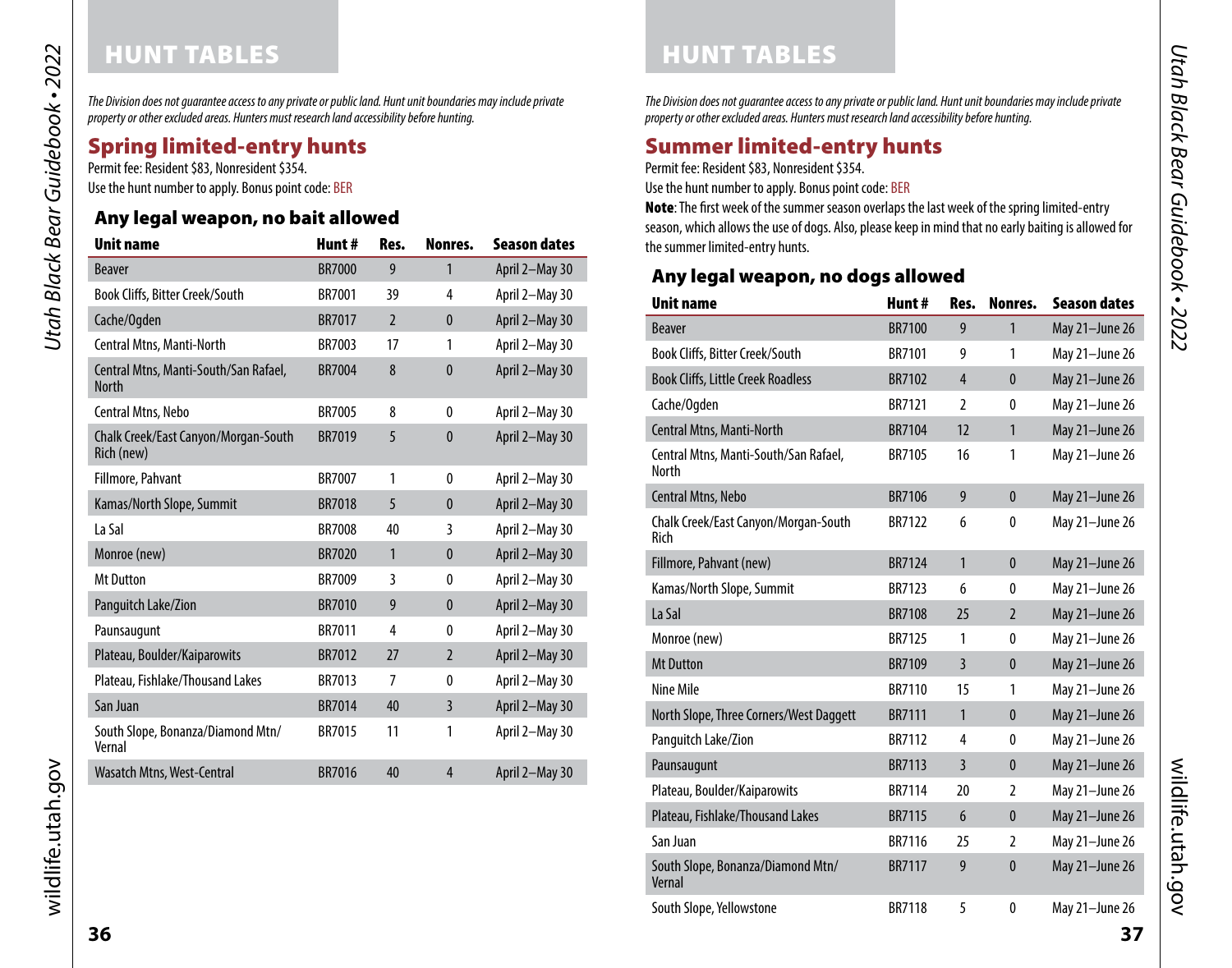# HUNT TABLES HUNT TABLES

*The Division does not guarantee access to any private or public land. Hunt unit boundaries may include private property or other excluded areas. Hunters must research land accessibility before hunting.* 

# Summer limited-entry hunts (continued)

### Any legal weapon, no dogs allowed

| Unit name                              | Hunt#         |    | Res. Nonres. Season dates |
|----------------------------------------|---------------|----|---------------------------|
| Wasatch Mtns, Avintaguin/Currant Creek | <b>BR7119</b> |    | May 21-June 26            |
| Wasatch Mtns, West-Central             | <b>BR7120</b> | 73 | May 21–June 26            |

# Fall limited-entry hunts

Permit fee: Resident \$83, Nonresident \$354.

Use the hunt number to apply. Bonus point code: BER

Note: For hunts starting Aug. 20, you can begin baiting on Aug. 6, but you may not hunt or harvest a bear until Aug. 20. You may not do any early baiting before the Nov. 3-13 portion of this hunt.

### Any legal weapon

| Unit name                                      | Hunt#         | Res.            | Nonres.        | <b>Season dates</b>                |
|------------------------------------------------|---------------|-----------------|----------------|------------------------------------|
| <b>Beaver</b>                                  | <b>BR7200</b> | 8               | $\mathbf{0}$   | Aug. 20–Sept. 27<br>Nov. 3-Nov. 13 |
| Cache/Ogden                                    | <b>BR7228</b> | 1               | 0              | Aug. 20-Sept. 27<br>Nov. 3-Nov. 13 |
| Central Mtns, Manti-North                      | <b>BR7203</b> | 10              | 1              | Aug. 20-Sept. 27<br>Nov. 3-Nov. 13 |
| Central Mtns, Manti-South/San<br>Rafael, North | BR7204        | 16              | 1              | Aug. 20-Sept. 27<br>Nov. 3-Nov. 13 |
| <b>Central Mtns, Nebo</b>                      | <b>BR7205</b> | $6\overline{6}$ | $\mathbf{0}$   | Aug. 20–Sept. 27<br>Nov. 3-Nov. 13 |
| Fillmore, Pahvant                              | <b>BR7207</b> | 1               | $\theta$       | Aug. 20-Sept. 27<br>Nov. 3-Nov. 13 |
| Kamas/North Slope, Summit                      | <b>BR7229</b> | $\overline{4}$  | $\mathbf{0}$   | Aug. 20-Sept. 27<br>Nov. 3-Nov. 13 |
| <b>Mt Dutton</b>                               | BR7210        | 3               | $\mathbf{0}$   | Aug. 20-Sept. 27<br>Nov. 3-Nov. 13 |
| Nine Mile                                      | <b>BR7211</b> | 28              | $\overline{3}$ | Aug. 20-Sept. 27<br>Nov. 3-Nov. 13 |
| North Slope, Three Corners/West<br>Daggett     | BR7212        | $\overline{2}$  | $\mathbf{0}$   | Aug. 20-Sept. 27<br>Nov. 3-Nov. 13 |

*The Division does not guarantee access to any private or public land. Hunt unit boundaries may include private property or other excluded areas. Hunters must research land accessibility before hunting.* 

# Fall limited-entry hunts (continued)

### Any legal weapon

| <b>Unit name</b>                           | Hunt#         | Res. | Nonres.      | <b>Season dates</b>                |
|--------------------------------------------|---------------|------|--------------|------------------------------------|
| Panguitch Lake/Zion                        | <b>BR7213</b> | 8    | $\mathbf{0}$ | Aug. 20–Sept. 27<br>Nov. 3-Nov. 13 |
| Paunsaugunt                                | BR7214        | 3    | 0            | Aug. 20-Sept. 27<br>Nov. 3-Nov. 13 |
| Plateau, Boulder/Kaiparowits               | <b>BR7215</b> | 10   | 1            | Aug. 20–Sept. 27<br>Nov. 3-Nov. 13 |
| Plateau, Fishlake/Thousand Lakes           | BR7216        | 4    | 0            | Aug. 20-Sept. 27<br>Nov. 3-Nov. 13 |
| South Slope, Bonanza/Diamond<br>Mtn/Vernal | <b>BR7218</b> | 7    | $\mathbf{0}$ | Aug. 20-Sept. 27<br>Nov. 3-Nov. 13 |
| South Slope, Yellowstone                   | <b>BR7219</b> | 4    | $\mathbf{0}$ | Aug. 20-Sept. 27<br>Nov. 3-Nov. 13 |
| Wasatch Mtns, Avintaguin/Currant<br>Creek  | <b>BR7220</b> | 9    | $\theta$     | Aug. 20–Sept. 27<br>Nov. 3-Nov. 13 |
| Wasatch Mtns, West-Central                 | <b>BR7221</b> | 11   | 1            | Aug. 20-Sept. 27<br>Nov. 3-Nov. 13 |

# Any legal weapon, no dogs allowed from Aug. 20–Oct. 6

Note: No early baiting is allowed for this hunt. No dogs Aug. 20–Oct. 6.

| Unit name                       | Hunt #        | Res. | Nonres. Season dates |
|---------------------------------|---------------|------|----------------------|
| Book Cliffs, Bitter Creek/South | <b>BR7201</b> |      | Aug. 6-Nov. 13       |

# Any legal weapon, no dogs allowed from Sept. 17–25

Note: For hunts starting Aug. 13, you can begin baiting on July 30, but you may not hunt or harvest a bear until Aug. 13. No dogs Sept. 17–25. No early baiting before the Nov. 3–13 season.

| Unit name | Hunt #        | Res.          |          | Nonres. Season dates               |
|-----------|---------------|---------------|----------|------------------------------------|
| La Sal    | <b>BR7208</b> | $\mathfrak h$ | $\bf{0}$ | Aug. 13–Sept. 25<br>Nov. 3-Nov. 13 |
| San Juan  | <b>BR7217</b> | h             | 0        | Aug. 13–Sept. 25<br>Nov. 3-Nov. 13 |

*Utah Black Bear Guidebook • 2022*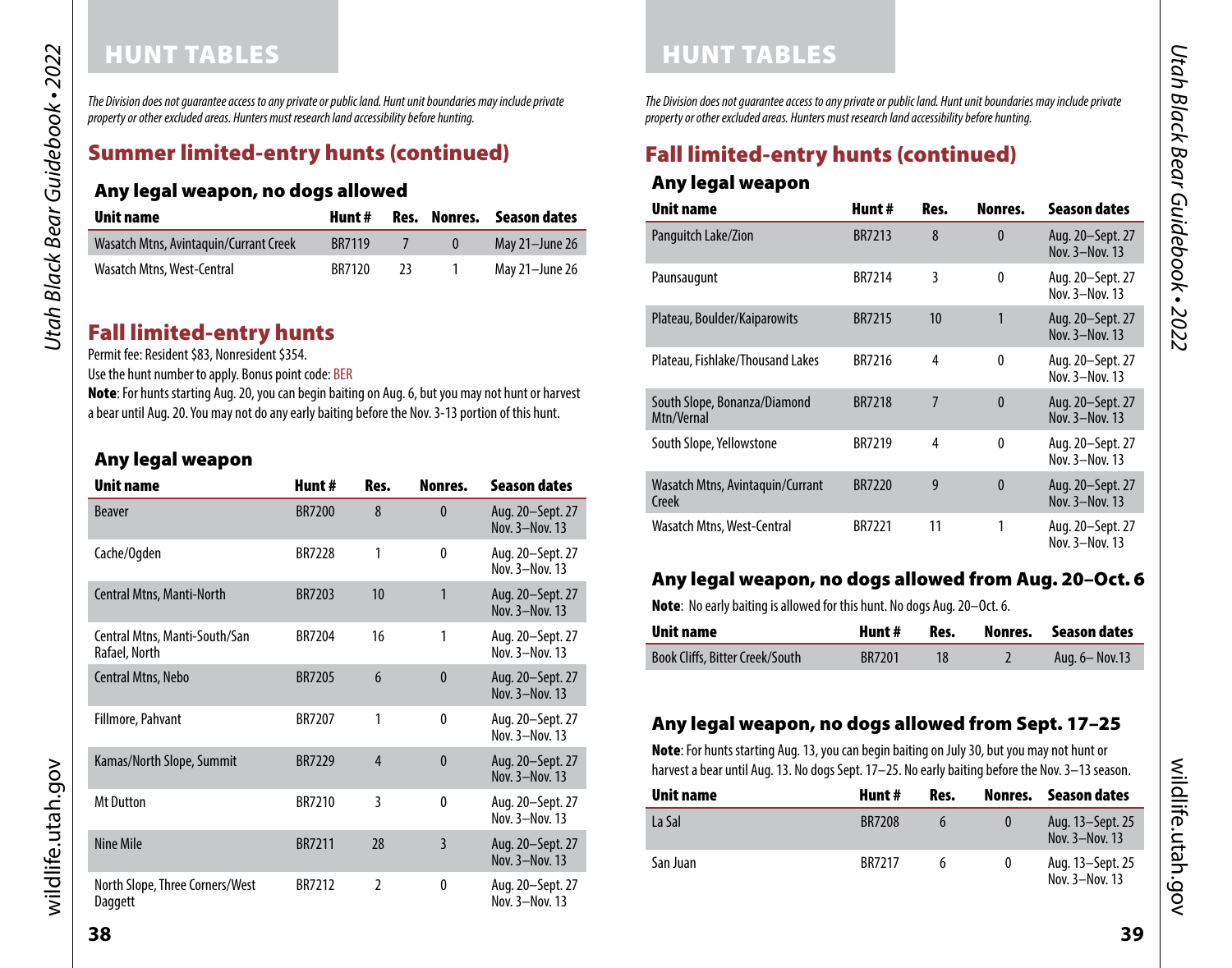# HUNT TABLES **HUNT TABLES**

*The Division does not guarantee access to any private or public land. Hunt unit boundaries may include private property or other excluded areas. Hunters must research land accessibility before hunting.* 

# Limited-entry spot-and-stalk hunts

Permit fee: Resident \$83, Nonresident \$354.

Use the hunt number to apply. Bonus point code: BER

| Unit name                                 | Hunt#         | Res. | Nonres. | Season dates    |
|-------------------------------------------|---------------|------|---------|-----------------|
| <b>Book Cliffs, Little Creek Roadless</b> | <b>BR7224</b> |      |         | April 2-May 30  |
| <b>Book Cliffs, Little Creek Roadless</b> | <b>BR7225</b> |      | 0       | Sept. 3–Nov. 13 |

# Multi-season limited-entry hunts

Permit fee: Resident \$166, Nonresident \$546. Bonus point code: BER. Use the hunt number to apply. Note: For each of the limited-entry seasons listed on your multi-season permit, you must use the appropriate hunting method and follow any preseason baiting regulations. See pages 36–40 for limited-entry hunt details. See hunting method restrictions for each unit. You may not use bait or dogs to hunt bear with a spot-and-stalk permit. Hunters must verify daily that their hunt is still open.

### Any legal weapon

| <b>Unit name</b>                               | Hunt#         | Res.                     | Nonres.      | <b>Season dates</b>          |
|------------------------------------------------|---------------|--------------------------|--------------|------------------------------|
| <b>Beaver</b>                                  | <b>BR7318</b> | $\overline{2}$           | $\mathbf{0}$ | All limited-entry<br>seasons |
| Book Cliffs, Bitter Creek/South                | BR7300        | 3                        | $\mathbf{0}$ | All limited-entry<br>seasons |
| <b>Book Cliffs, Little Creek Roadless</b>      | <b>BR7301</b> | $\overline{\phantom{a}}$ | $\mathbf{0}$ | All limited-entry<br>seasons |
| Cache/Ogden                                    | <b>BR7320</b> | 1                        | 0            | All limited-entry<br>seasons |
| <b>Central Mtns, Manti-North</b>               | BR7303        | 10                       | 1            | All limited-entry<br>seasons |
| Central Mtns, Manti-South/San<br>Rafael, North | BR7304        | 12                       | 1            | All limited-entry<br>seasons |
| <b>Central Mtns, Nebo</b>                      | <b>BR7305</b> | 3                        | $\mathbf{0}$ | All limited-entry<br>seasons |

*The Division does not guarantee access to any private or public land. Hunt unit boundaries may include private property or other excluded areas. Hunters must research land accessibility before hunting.* 

# Multi-season limited-entry hunts (continued)

### Any legal weapon

| <b>Unit name</b>                           | Hunt#         | Res.                     | Nonres.      | <b>Season dates</b>          |
|--------------------------------------------|---------------|--------------------------|--------------|------------------------------|
| Kamas/North Slope, Summit                  | <b>BR7321</b> | 4                        | $\mathbf{0}$ | All limited-entry<br>seasons |
| La Sal                                     | <b>BR7307</b> | 9                        | 1            | All limited-entry<br>seasons |
| Mt Dutton (new)                            | <b>BR7322</b> | 1                        | $\theta$     | All limited-entry<br>seasons |
| Nine Mile                                  | <b>BR7317</b> | $\overline{7}$           | $\mathbf{0}$ | All limited-entry<br>seasons |
| North Slope, Three Corners/West<br>Daggett | <b>BR7308</b> | 1                        | $\mathbf{0}$ | All limited-entry<br>seasons |
| Panguitch Lake/Zion                        | <b>BR7309</b> | $\overline{4}$           | $\mathbf{0}$ | All limited-entry<br>seasons |
| Paunsaugunt (new)                          | BR7323        | 1                        | 0            | All limited-entry<br>seasons |
| Plateau, Boulder/Kaiparowits               | <b>BR7310</b> | 9                        | $\mathbf{1}$ | All limited-entry<br>seasons |
| Plateau, Fishlake/Thousand Lakes           | BR7311        | $\overline{2}$           | 0            | All limited-entry<br>seasons |
| San Juan                                   | <b>BR7312</b> | 9                        | $\mathbf{1}$ | All limited-entry<br>seasons |
| South Slope, Bonanza/Diamond<br>Mtn/Vernal | BR7313        | $\overline{7}$           | $\mathbf{0}$ | All limited-entry<br>seasons |
| South Slope, Yellowstone                   | <b>BR7314</b> | $\overline{\phantom{a}}$ | $\mathbf{0}$ | All limited-entry<br>seasons |
| Wasatch Mtns, Avintaquin/Currant<br>Creek  | <b>BR7315</b> | 5                        | $\mathbf{0}$ | All limited-entry<br>seasons |
| Wasatch Mtns, West-Central                 | <b>BR7316</b> | 13                       | 1            | All limited-entry<br>seasons |

*Utah Black Bear Guidebook • 2022*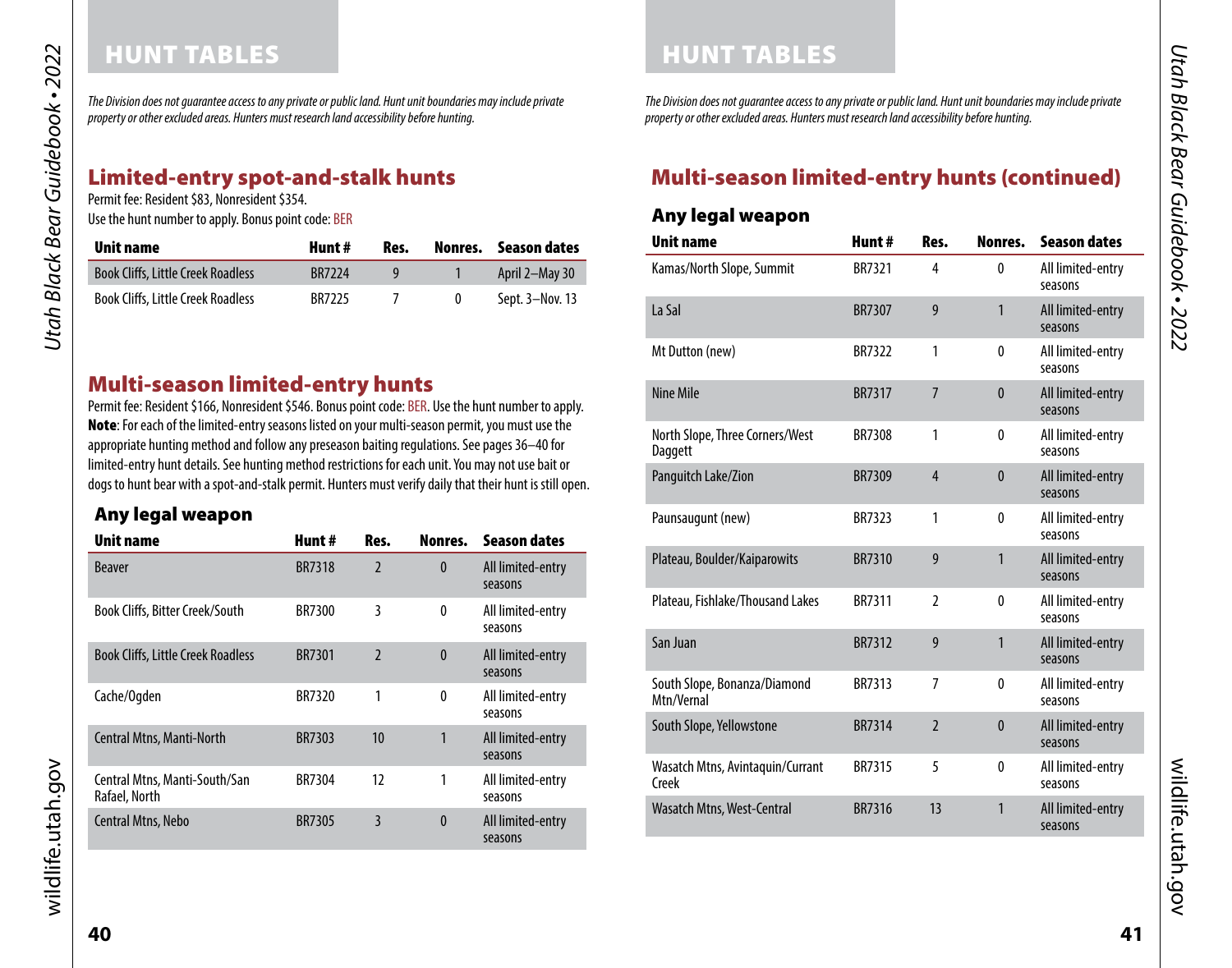# HUNT TABLES HUNT TABLES

*The Division does not guarantee access to any private or public land. Hunt unit boundaries may include private property or other excluded areas. Hunters must research land accessibility before hunting.* 

# <span id="page-21-0"></span>Restricted pursuit limited-entry units

Permit fee: Resident \$30, Nonresident \$155. Bonus point code: BPU. Use the hunt number to apply.

Note: For each of the limited-entry seasons listed on your multi-season permit, you must use the appropriate hunting method and follow any preseason baiting regulations. See pages 36–40 for limited-entry hunt details.

Reminder: There are spring restricted pursuit seasons for nonresidents on the Book Cliffs, La Sal and San Juan units. The spring pursuit seasons on those units are **not** restricted for resident pursuers, which is why resident permits aren't listed in the spring season table below.

### Spring season

| Unit name          | Hunt #        | Res.      | Nonres. | Season dates   |
|--------------------|---------------|-----------|---------|----------------|
| <b>Book Cliffs</b> | <b>BR1015</b> | See below |         | April 2-May 30 |
| La Sal             | <b>BR1017</b> | See below |         | April 2-May 30 |
| San Juan           | BR1016        | See below |         | April 2-May 30 |

Important: The spring pursuit seasons on these units are not restricted for residents. If you're a resident, you do not need to apply for a pursuit permit in the drawing. To pursue bear during the spring pursuit season (April 2-May 30, 2022) on the Book Clifs, La Sal or San Juan units, you can simply obtain a pursuit permit at *[wildlife.utah.gov](https://wildlife.utah.gov)*, from a license agent or at any Division office.

# Early summer season

| Unit name          | Hunt #        | Res. | Nonres. | Season dates   |
|--------------------|---------------|------|---------|----------------|
| <b>Book Cliffs</b> | <b>BR1008</b> | 26   |         | July 5-July 16 |
| La Sal             | BR1009        | 14   |         | July 5-July 16 |
| San Juan           | <b>BR1010</b> | 14   |         | July 5-July 16 |

### Late summer season

| Unit name          | Hunt #        | Res. | Nonres. | Season dates    |
|--------------------|---------------|------|---------|-----------------|
| <b>Book Cliffs</b> | <b>BR1011</b> | 26   |         | July 19-July 31 |
| La Sal             | <b>BR1012</b> | 14   |         | July 19-July 31 |
| San Juan           | BR1013        | 14   |         | July 19-July 31 |

*The Division does not guarantee access to any private or public land. Hunt unit boundaries may include private property or other excluded areas. Hunters must research land accessibility before hunting.* 

# <span id="page-21-1"></span>Harvest-objective hunts

Permit fee: Resident \$83, Nonresident \$354.

See hunting method restrictions for each unit. Hunters should visit *[wildlife.utah.gov/bearharvest](https://wildlife.utah.gov/bearharvest)*  each day to verify that their hunt is still open.

# Any legal weapon

| <b>Unit name</b>                                      | <b>Harvest</b><br>quota | <b>Season dates</b>                | <b>Hunting</b><br>method |
|-------------------------------------------------------|-------------------------|------------------------------------|--------------------------|
| <b>Beaver</b>                                         | $\overline{3}$          | Sept. 28-Oct. 30                   | No bait/no dogs          |
| Book Cliffs, Bitter Creek/South                       | 10                      | Sept. 28-Oct. 30                   | No bait/no dogs          |
| Cache/Ogden                                           | $\overline{3}$          | Sept. 28-Oct. 30                   | No bait/no dogs          |
| Central Mtns, Manti-North                             | 12                      | Sept. 28-Oct. 30                   | No bait/no dogs          |
| Central Mtns, Manti-South/San Rafael,<br><b>North</b> | 12                      | Sept. 28-Oct. 30                   | No bait/no dogs          |
| Central Mtns, Nebo                                    | 3                       | Sept. 28-Oct. 30                   | No bait/no dogs          |
| Chalk Creek/East Canyon/Morgan-South<br>Rich          | $\overline{3}$          | Aug. 20-Sept. 27<br>Nov. 3-Nov. 13 | No bait                  |
| Chalk Creek/East Canyon/Morgan-South<br>Rich          | 5                       | Sept. 28-Oct. 30                   | No bait/no dogs          |
| Kamas/North Slope, Summit                             | $\overline{2}$          | Sept. 28-Oct. 30                   | No bait/no dogs          |
| La Sal                                                | 12                      | Sept. 28-Oct. 30                   | No bait/no dogs          |
| <b>Nine Mile</b>                                      | 22                      | April 2-May 30                     | No bait                  |
| Nine Mile                                             | 10                      | Sept. 28-Oct. 30                   | No bait/no dogs          |
| North Slope, Three Corners/West Daggett               | 3                       | April 2-May 30                     | No bait                  |
| North Slope, Three Corners/West Daggett               | 1                       | Sept. 28-Oct. 30                   | No bait/no dogs          |
| Panguitch Lake/Zion                                   | $\overline{3}$          | Sept. 28-Oct. 30                   | No bait/no dogs          |
| Plateau, Boulder/Kaiparowits                          | 4                       | Sept. 28-Oct. 30                   | No bait/no dogs          |
| San Juan                                              | 12                      | Sept. 28-Oct. 30                   | No bait/no dogs          |
| South Slope, Bonanza/Diamond Mtn/Vernal               | 3                       | Sept. 28-Oct. 30                   | No bait/no dogs          |
| South Slope, Yellowstone                              | $\overline{7}$          | April 2-May 30                     | No bait                  |
| South Slope, Yellowstone                              | 3                       | Sept. 28-Oct. 30                   | No bait/no dogs          |

Utah Black Bear Guidebook • 2022 *Utah Black Bear Guidebook • 2022*

wildlife.utah.gov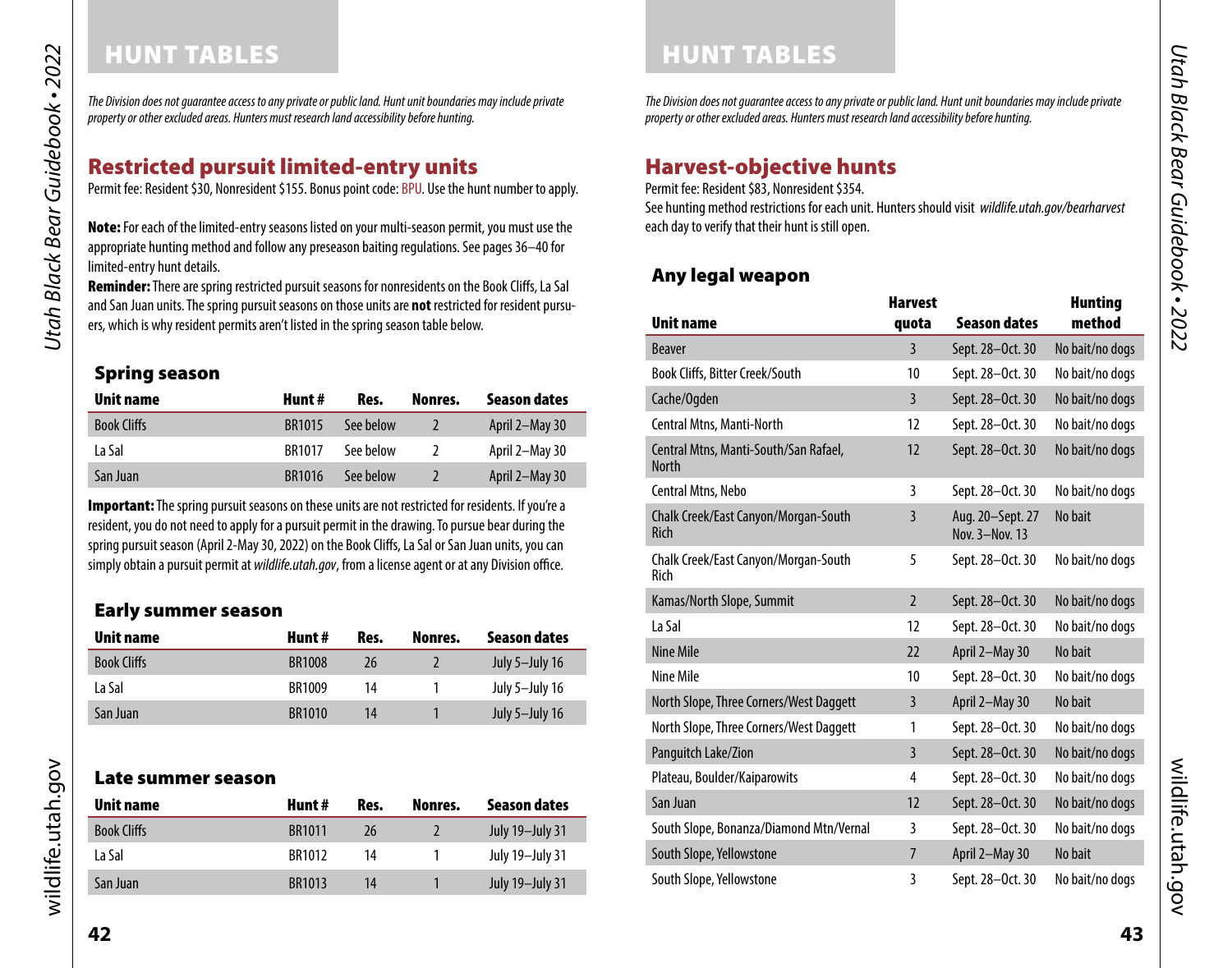# <span id="page-22-0"></span>HUNT TABLES

*The Division does not guarantee access to any private or public land. Hunt unit boundaries may include private property or other excluded areas. Hunters must research land accessibility before hunting.* 

# Harvest-objective hunts (continued)

Permit fee: Resident \$83, Nonresident \$354.

See hunting method restrictions for each unit. Hunters should visit *[wildlife.utah.gov/bearharvest](https://wildlife.utah.gov/bearharvest)*  each day to verify that their hunt is still open.

# Any legal weapon

|                                        | <b>Harvest</b> |                     | <b>Hunting</b>  |
|----------------------------------------|----------------|---------------------|-----------------|
| Unit name                              | quota          | <b>Season dates</b> | method          |
| Wasatch Mtns, Avintaguin/Currant Creek | 12             | April 2-May 30      | No bait         |
| Wasatch Mtns, Avintaguin/Currant Creek | 6              | Sept. 28-Oct. 30    | No bait/no dogs |

The defnitions in this section are listed in Utah's state laws and administrative rules (see the citations above). You can use these references—included throughout the guidebook—to look

> Accompany means that on a restricted pursuit unit, the dog handler must remain close enough to the permit holder to maintain visual contact and verbal communication without the assistance of any electronic device. The only time a dog handler may separate from the pursuit-permit holder is to retrieve dogs that leave the pack. The dog handler must do all of the following:

- Take reasonable steps to keep the pack together before and during pursuit
- Only separate from the permit holder to retrieve stray dogs (and not actively pursue a bear during the retrieval process) • Make reasonable efforts to call dogs off of a bear that has been cornered or held at bay
- Immediately release any bear that is incidentally treed or held at bay by the stray dogs

**Bait** means any lure containing animal, mineral or plant materials.

**Baiting** means the placing, exposing, depositing, distributing or scattering of bait to lure, attract or entice bear on or over any area.

Bear means *Ursus americanus*, commonly known as black bear.

**Canned hunt** means that a bear is treed, cornered, held at bay or its ability to escape is otherwise restricted for the purpose of allowing a person who was not a member of the initial hunting party to arrive and take the bear.

**Carcass** means the dead body of an animal or its parts.

Certifcate of registration means a document issued under the Wildlife Resources Code, or any rule or proclamation of the Wildlife Board granting authority to engage in activities not covered by a license, permit or tag.

**Compensation** means anything of economic value in excess of \$100 that is paid, loaned, granted, given, donated or transferred to a dog handler for or in consideration of pursuing bear for any purpose.

**Cub** means a bear less than one year of age.

**Cultivated land** means land that is readily identifable as any of the following:

- Land whose soil is loosened or broken up for the raising of crops
- Land that is used for the raising of crops
- Pasturage that is artifcially irrigated

**Division** means the Division of Wildlife **Resources** 

Dog handler means the person in the feld that is responsible for transporting, releasing, tracking, controlling, managing, training, commanding and retrieving the dogs involved in the pursuit. The owner of the dogs is presumed the dog handler when the owner is in the feld during pursuit.

**Domicile** means the place where an individual has a fxed permanent home and principal establishment. It is also the place to which the individual, if absent, intends to return; and in which the individual, and the individual's family voluntarily reside, not for a special or temporary purpose, but with the intention of making a permanent home. To create a new domicile, an individual shall abandon the

DEFINITIONS *Utah Code § 23-13-2 and Utah Admin. Rules R657-33-2, R657-33-12 and R657-33-26*  online for the complete text of the relevant laws and rules.

wildlife.utah.gov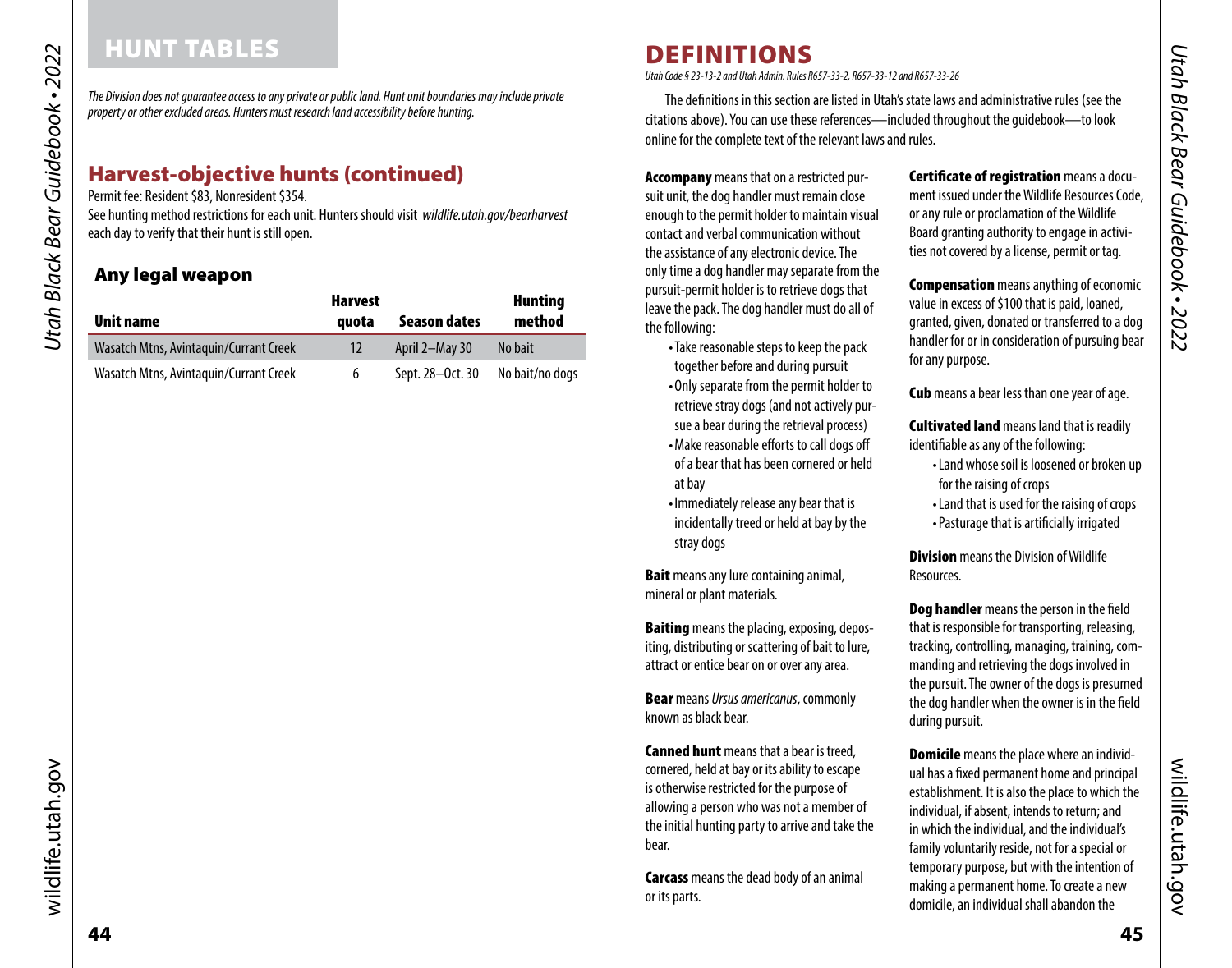old domicile and be able to prove that a new domicile has been established.

Draw-lock means a mechanical device used to hold and support the draw weight of a conventional or compound bow at any increment of draw until released by the archer using a trigger mechanism attached to the device.

**Evidence of sex** means the sex organs of a bear, including a penis, scrotum or vulva.

**Green pelt** means the untanned hide or skin of any bear.

Harvest-objective hunt means any hunt that is identifed as harvest-objective in the hunt table of this guidebook.

Harvest-objective permit means any permit valid on harvest-objective units.

**Harvest-objective unit means any unit** designated as harvest-objective in the hunt table of this guidebook.

**Highway** means the entire width between property lines of every way or place of any nature when any part of it is open to the use of the public as a matter of right for vehicular travel.

**Hunting** means to take or pursue a reptile, amphibian, bird or mammal by any means.

**Hunting mentor** means a Resident or Nonresident individual possessing a valid permit issued by the Division to take protected wildlife in Utah and who is 21 years of age or older at the time of application for the Mentor Program.

Limited-entry hunt means any hunt listed in the hunt table of this guidebook that is identifed as a limited-entry hunt for bear, and that does not include harvest-objective hunts or pursuit only. Certain limited-entry hunts span multiple seasons and are identifed in

this guidebook as multi-season limited-entry hunts.

Limited-entry permit means any permit obtained for a limited-entry hunt by any means, including conservation permits, expo permits and sportsman permits.

Livestock means cattle, sheep, goats and turkeys.

Nonresident means a person who does not qualify as a resident.

Permit means a document, including a stamp, which grants authority to engage in specifed activities under the Wildlife Resources Code or a rule or proclamation of the Wildlife Board.

**Private lands** means any lands that are not public lands, excluding Native American Trust Lands.

**Protected wildlife** means the animals defned in the "wildlife" defnition below. It does not include coyote, feld mouse, gopher, ground squirrel, jackrabbit, muskrat and raccoon.

**Public lands** means any lands owned by the state, a political subdivision or independent entity of the state, or the United States—excluding Native American Trust Lands—that are open to the public for purposes of engaging in pursuit.

Pursue means to chase, tree, corner or hold a bear at bay.

Qualifying minor means a Utah Resident who is under 18 at the time of application for the Mentor Program and who is otherwise eligible to lawfully hunt.

<span id="page-23-0"></span>**Resident** means a person who has a domicile (fxed permanent home and principal establishment) in Utah for six consecutive

months immediately preceding the purchase of a license or permit, and does not claim residency for hunting, fshing or trapping in any other state or country.

An individual retains Utah residency if he or she leaves Utah to serve in the armed forces of the United States, or for religious or educational purposes, and does NOT claim residency for hunting, fshing or trapping in any other state or country.

Members of the armed forces of the United States and dependents are residents as of the date the member reports for duty under assigned orders in Utah, if:

- The member is **not** on temporary duty in Utah and does not claim residency for hunting, fshing or trapping in any other state or country.
- The member presents a copy of his or her assignment orders to a Division office to verify the member's qualifcation as a resident.

A nonresident attending an institution of higher learning in Utah as a full-time student may qualify as a resident if the student has been present in Utah for 60 consecutive days immediately preceding the purchase of the license or permit and does not claim residency for hunting, fshing or trapping in any other state or country.

A Utah resident license or permit is invalid if a resident license for hunting, fshing or trapping is purchased in any other state or country.

An individual does not qualify as a resident if he or she is an absentee landowner paying property tax on land in Utah.

Restricted pursuit permit means a limited-entry permit issued in a Division drawing that authorizes an individual to pursue bear using trained dogs, consistent with the restrictions found in *Utah Admin. Code R657-33*.

Restricted pursuit unit means a bear pursuit unit where pursuit is allowed only by a dog handler who meets at least one of the following requirements:

- Possesses a special pursuit permit issued for that particular unit
- Possesses or is accompanied by a hunter who possesses a limited-entry bear permit for the unit, and pursuit must occur within the area and during the season established for the limited-entry bear permit
- Is engaged in pursuit for compensation (see Compensation above)

Spot-and-stalk means that a hunter must locate, pursue and harvest a bear without using dogs or bait.

Tag means a card, label or other identification device issued for attachment to the carcass of protected wildlife.

Take means to hunt, pursue, harass, catch, capture, possess, angle, seine, trap or kill any protected wildlife; or attempt any of the above actions.

**Trail camera** means a device that is not held or manually operated by a person and is used to capture images, video, or location data of wildlife using heat, or motion to trigger the device.

**Trapping** means taking protected wildlife with a trapping device.

Valid application means it is for a species for which the applicant is eligible to possess a permit;

There is a hunt for that species regardless of estimated permit numbers; and

There is sufficient information on the application to process the application, including personal information, hunt information, and sufficient payment.

wildlife.utah.gov